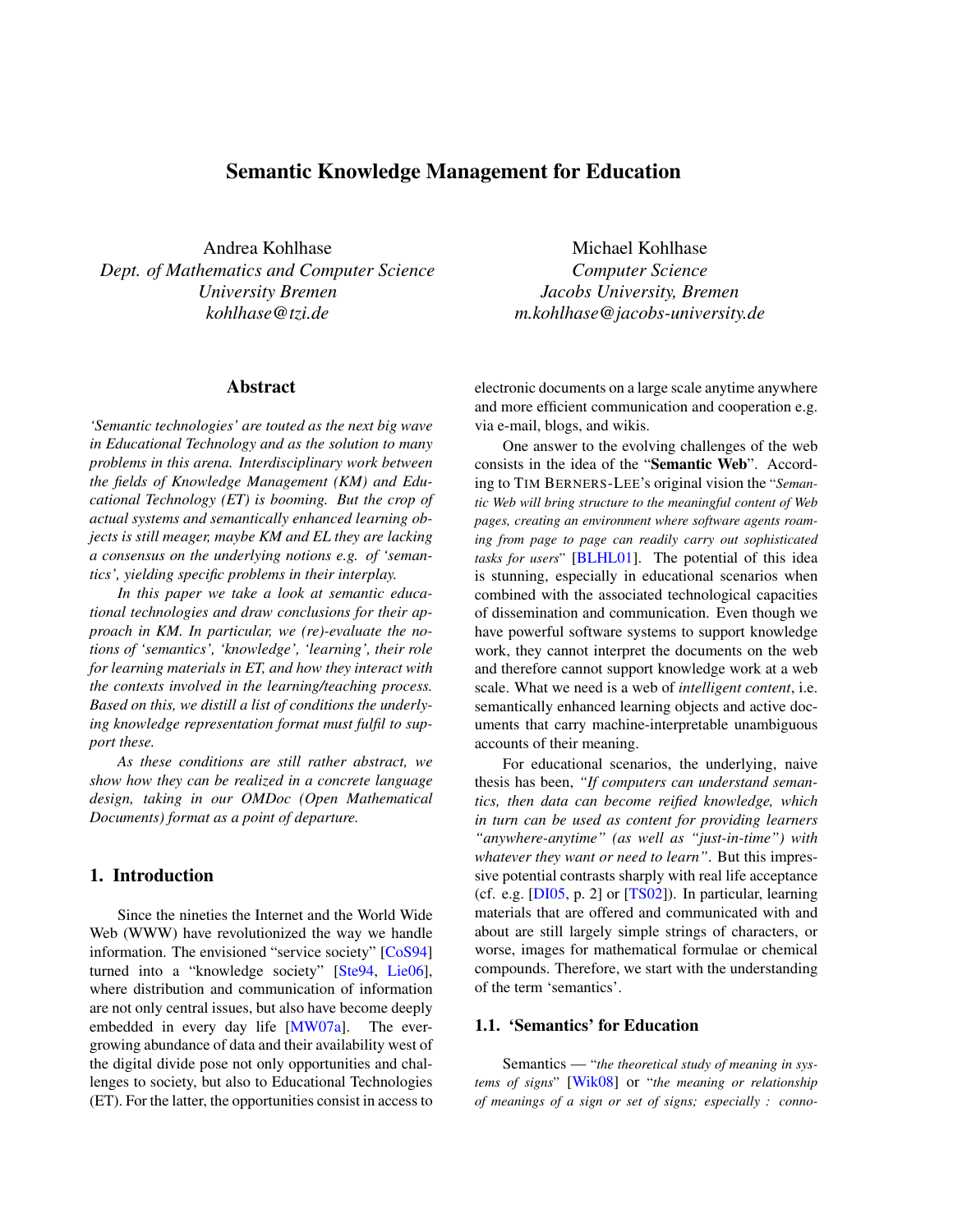*tative meaning*" [\[MW08\]](#page-22-1)— is tackled by many different scientific communities, e.g. philosophers, linguists, pedagogues, or computer scientists. Some are thrilled and fascinated, others are awed, intimidated, and demure, but all argue that the study of semantics is important in one way or another. We may conclude, that the term 'semantics' has many distinct facets and triggers various associations. It is difficult to talk about it as people mean very different things with this rich term. For instance, 'semantics' is generally understood as "meaning", it complements the triadic language model of syntax and pragmatics, and it is strongly connected with "disambiguation", "context", or "metainformation". For computer scientists, semantics signifies *what* representational objects mean e.g. in contrast to semioticists who are interested *how* they mean something.

In this situation we are not so much interested in a definition of semantics, but in a model of semantics which can be made use of — even if it doesn't cover all its aspects. We consider the semantics of a knowledge object to be determined by its *structure* (how is the object built up from already known objects, how is it defined in terms of other objects) *and its context* (what do we already know about these objects, how are these objects defined, what is their relation to other objects).

If we take the "potential use" as a guiding principle for our semantic model, we have to determine where and for whom semantics can play a role for quality of use. Even though every use of semantic data eventually serves people, we need to differentiate between *direct* use by software or by people, as 'quality' takes different meanings for them. For instance, in a theorem proving system, the underlying algorithms make use of the semantic input; whereas in a mathematical tutoring system, the learning path exhibition (enabled by intelligent content) is used by a student. In the former, the user does not need to understand the underlying semantics, as her goal may have been achieved by an automated rejection of a claim. In contrast, in the latter the user wants to 'learn' and therefore needs to accept the proposed learning path in her specific situation. This can be a scenario, where she just wants to look up a fact, but may also be in a context, where one student needs to study the underlying concepts for an exam being aware of the subject from a previous lecture and another with a lack of the fundamental concepts assumed at this point.

A designer who wants to exploit semantic data has to understand the opportunities associated with them as well as the difficulties and barriers of use.

# 1.2. Semantic Potential in Educational Scenarios

Two dimensions for improvement stand therefore out, the *data quality* on the one hand and the *interaction quality* on the other. Analytically, both can be assigned on an abstract and a concrete level (see Figures [1](#page-1-0) and [2\)](#page-1-1). In particular, we can discern the data model and its instantiation with respect to data and the interaction model and its appropriation for interaction.



<span id="page-1-0"></span>**Figure 1. Data and Interaction Model**

If we reformulate these aspects of semantics and digital media within an educational framework, we can speak — on the data side — of the conceptual '*decomposition of knowledge*' to store it as content in a data base and the actual process of '*capturing content*'. These tasks are mainly taken up by the field of "Knowledge Management (KM)". In particular, KM wants to 'capture' the data's underlying semantics in a way to get a handle for machine-support when dealing with it. From this standpoint, semantic data (or semantically enriched data) are data combined with metadata enabling software to contextualize ('understand') it. In this sense, we will also speak of semantic data as '*machine-understandable data*'.



<span id="page-1-1"></span>**Figure 2. Formalization and Appropriation**

On the interaction side, the abstract as well as the concrete level were addressed by "Educational Technology (ET)" researchers, where the interaction model is thought of in terms of '*delivering content*' and as '*composing knowledge*' on a concrete level. Here, technically speaking, semantic data are also data that are enhanced by information about them, but they are understood to be data that were already interpreted by humans. We will sometimes speak of '*interpreted data*' here. The main difference to the KM notion consists in the potential layer of trust. Even though 'semantic data' are basically the same for an outsider, KM designers view them as objects to be managed irrespective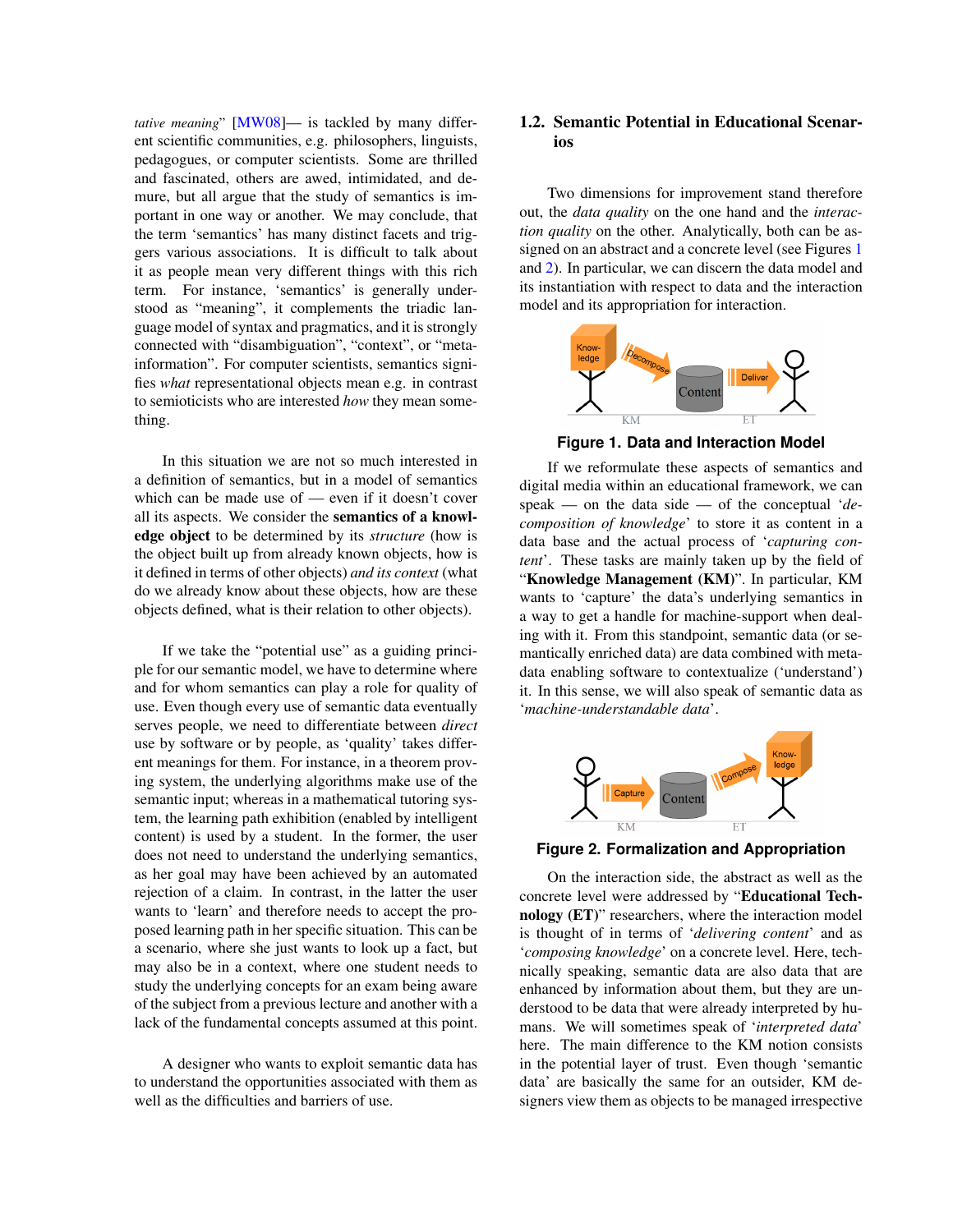of their trustworthiness while designers of ET systems view them as input from a knowledgeable author evoking trust.

Interestingly, interaction quality and data quality are strongly interdependent. On the one hand, interaction quality depends rather obviously on the underlying data quality on both levels: if the data model is inadequate, the interaction model can't save it, and if the real data are of bad quality, a user's appropriation of even the best interaction model won't happen. On the other hand, a data model is always designed with a purpose in mind. This purpose assumes a built-in interaction model, particularly a human-computer relation model and with it an underlying 'Menschenbild' (idea of human), see [\[Hei99,](#page-20-3) p. 234]. Therefore, the data model depends conceptually on the envisioned interaction model. Moreover, concrete data instances have to be created within a system with an (explicit or implicit) interaction model. Hence, data and interaction quality are interwoven with each other on the abstract and the concrete level.

In this paper we are interested in the consequences on the abstract data quality *for* concrete interaction quality, i.e. we deal with the question what are the necessary conditions of a semantic KM data format underlying successful ET applications. We will asses these conditions for various KM formats concentrating on our OMDoc[\[Koh06c\]](#page-21-1).

Even though we cover related issues we will not take into account the perspective of 'User Experience' (e.g [\[FB04,](#page-20-4) [MW07a,](#page-22-0) [GJ02\]](#page-20-5)) which breaks the ground by dealing with motivational aspects of ET. In particular, they prepare the field so that users transform into what ET calls *learners*, who approach ET with awareness and readiness what is to come. Note that even though we are interested in interaction quality, our analysis does not take a Human Computer Interaction (HCI) perspective, which would be to care for the user *in* the using process and her 'relation' with the software resp. hardware: HCI does not consider pedagogic issues like "Bildung" or knowledge mediation.

# 2. Quality in Semantic Data for ET

We are especially interested, what semantic data must look like if they are intended for use in Educational Technology. Here, we do not focus on the quality of semantic data generation, but on the data format or ontology itself. Therefore we need to have a closer look at the principal objects 'knowledge' and 'learning' first to arrive at conditions for the design of KM and ET based on semantic data. For both concepts we will first review the epistemological foundations and then

synthesize a conceptual model in the form of a space of knowledge and learning objects which will guide our further deliberations. The 'space' metaphor is inspired in part by SEYMOUR PAPERT in [\[Pap96\]](#page-22-2), where he investigated different math educational approaches by relating (instead of contrasting) them within an *n*dimensional space.

# 2.1. Knowledge

The famous (first) knowledge manager PETER DRUCKER is reported to have said that "*knowledge is between two ears and two ears only*" [\[Kon01\]](#page-21-2), which captures the difficulties to expect when addressing knowledge from a modeller's viewpoint quite well. WERNER SESINK (a well-known media pedagogue) elucidates that 'reified knowledge' as it is offered in libraries can only be a form of intermediation of knowledge [\[Ses04,](#page-22-3) p. 136]. Moreover, the 'knowledge society' has already learned, that the fundamental concepts of data, information, and knowledge are not interchangeable concepts. In particular, the transitive combination of "Knowledge is created with information" and "Information are good data" and "Lots of available data" readily accepted during the Internet Bubble times cannot be held. A confirmation was given in a Delphi Study [\[SKMH04\]](#page-22-4) concerning the future of KM. In [\[Kor05\]](#page-21-3) KLAUS KORNWACHS critically discusses the use of the terms 'knowledge' versus 'information' and points to their "*fundamental difference*" [p. 34]. He points out that "*knowledge acquisition must be organized by knowledge itself*" [p. 36]. In particular, handling via technological systems is problematic because of this self-referentiality. Moreover, there are many critical accounts of the use of the term 'knowledge' with respect to Information and Communication Technology culminating in KM's respective "*autism*" [\[Lam02\]](#page-21-4) (understood as "*the repetition of sentences and words without regard to their significance or the context in which they are spoken*" [ibid.]) or KM's "*nonsense*" [\[Wil02\]](#page-23-3). Therefore, we take 'knowledge' to mean information about that knowledge from a KM perspective , whereas we take it to mean "*factual material*" based on [\[DI05\]](#page-20-2) or simply 'content' in ET language.

To get a better grip on the issues involved, let us start small, with the characters that make up the (textual) content of the Web: In the well-known KM model of PROBST ET AL. (see [\[PRR97\]](#page-22-5)) they posit that glyphs, data, information, and also knowledge can be seen as stages of a pipeline shown in Figure [3](#page-3-0) (the large circles are our's; see below for details). In particular, glyphs are just a set of *pixels* on the screen like  $\{0,6,7,\}$ . A first set of rules imposed on the glyphs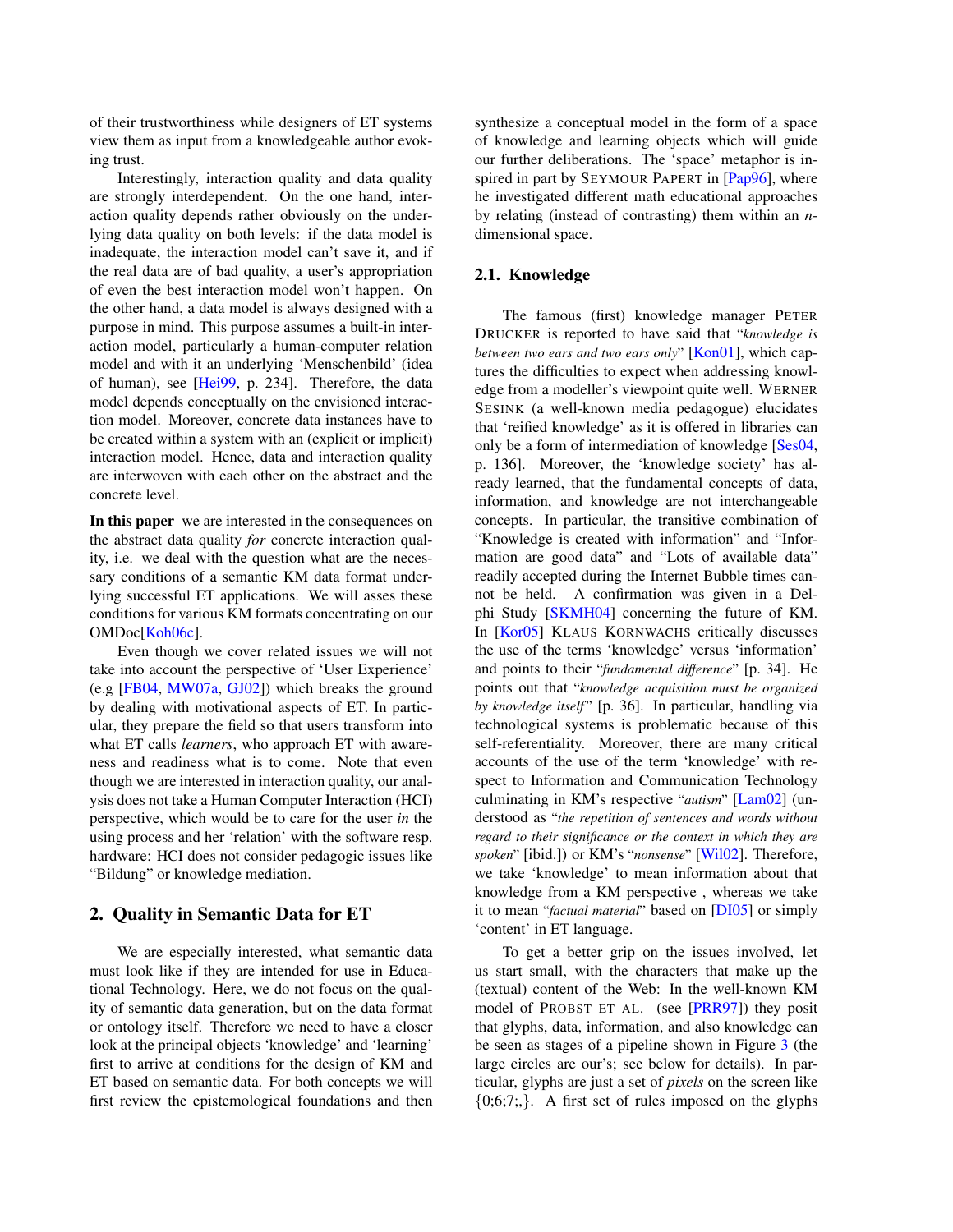

<span id="page-3-0"></span>**Figure 3. From Mere Glyphs To Valuable Knowledge (extended from [\[PRR97\]](#page-22-5))**

— the syntax — yields **data** which can be handled by machines like the *string* '0,67'. For obtaining meaning from such data we still need another component: the context. THOMAS H. DAVENPORT and LAURENCE PRUSAK interpret information as "*data that makes a difference*" [\[DP98\]](#page-20-6). In this view, data becomes information when a user can interpret the data in regard to a specific goal (or a local context), i.e. when they become meaningful, e.g. the *decimal number*<sup>[1](#page-3-1)</sup> 0,67 in contrast e.g. to an excerpt of a list of lucky numbers like " $0,67,104,...$ ". Finally, information becomes knowledge, if a user can interpret the information in regard to a global context like understanding the *exchange rate equation* in the area of specific market behavior with respect to change of exchange rates.

Now, what does this decomposition of the term 'knowledge' yield? On the one hand, the recognition, that information is more than a collection of data chunks, renders an extra enhancement of data via metadata annotation, i.e. semantic data, sensible. From a KM standpoint, it turns into the problem of abstracting an ontology, i.e. a semantic data format that structures not only data into classified data but also categorizes their interrelations. On the other hand, the recognition that knowledge is more than a collection of mere information chunks renders an intensive investigation of the 'Networking' aspect — the "*social life of information*" [\[BD00\]](#page-20-7) — necessary. This is done for educational scenarios mainly in KM or ET subgroups within the CSCW (Computer Supported Cooperative Work) and HCI (Human Computer Interaction) communities, as well as in the current Web 2.0 discussion. Note that the boundaries start to become blurred and an inter- or transdisciplinary perspective is called for.

### <span id="page-3-3"></span>2.2. A Space of Knowledge Objects

If we look at the decomposition of knowledge in Figure [3](#page-3-0) and assume a given ontology, then we recognize that we have an inscribed conceptual opportunity for separating content and form. Is it possible at all or is meaning lost if we accomplished such a separation? The starting point of our analysis is that a knowledge object is a complex entity. Our analysis here builds on our "Mathematical Knowledge Space (MKS)" as a conceptual model for mathematical knowledge based on content and form [\[KK05\]](#page-21-5).

We differentiate between substance and accidence of a knowledge object in the Kantian tradition<sup>[2](#page-3-2)</sup>, where substance is the unchanging essence of an object, i.e. the totality of traits that constitute its meaning, whereas accidence is the object's appearance. A philosophic insight consists in the fact that these terms form a *dialectic pair*: even though an object's substance can be differentiated from its appearance, they are inseparable. Therefore, every knowledge object includes implicit formalizations (content) and explicit realizations (form), that can be interpreted as coordinates in a plane, that is structured by notions of equality. We call the latter "substance equivalences" as they represent meaning-conserving relations. For instance, an isomorphism  $=_{log}$  between two distinct formalizations  $\mathscr{G}_1$  and  $\mathscr{G}_2$  of the mathematical concept 'group' is a substance equivalence, but a translation of either concept into a different natural language is one as well; we denote it with  $=_{lang}$  in Figure [4.](#page-4-0)

At the left, we see the node  $\mathscr G$ , which represents the abstract concept of a knowledge object, followed by its two conceptualizations  $\mathcal{G}_1$  and  $\mathcal{G}_2$ , which are substanceequivalent with respect to  $=_{log}$  (and substance  $\mathscr{G}$ ); we say that the  $\mathcal{G}_i$  are **accidence variants**. In this example, we assume these conceptualizations to be independent of a natural language, so in another presentation step,

<span id="page-3-1"></span><sup>&</sup>lt;sup>1</sup>in continental Europe

<span id="page-3-2"></span><sup>&</sup>lt;sup>2</sup>There are many similar pairs, including: essence/appearance (HEGEL), matter/form (ARISTOTELES), or content/form (Mathematical Knowledge Management (MKM). Another pair often used in Computer Science is the one consisting of 'presentation' and '*re*presentation'. Principally, 'presentation' is used to describe an explicit realization (German: "Darstellung") whereas '*re*presentation' is used to describe an implicit formalization (German: "Darstellungsweise").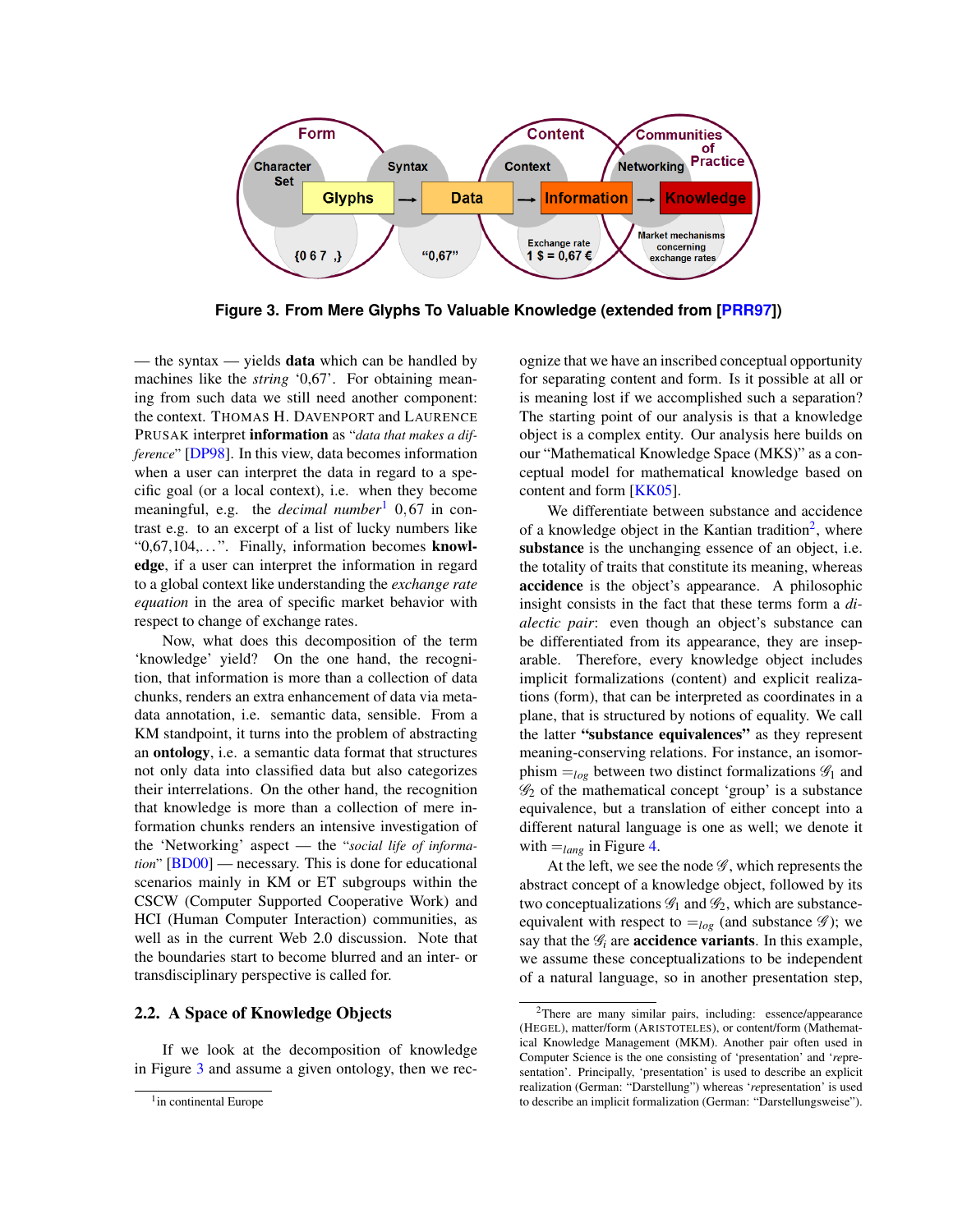

<span id="page-4-0"></span>**Figure 4. Knowledge Reification**

we can fix that — creating an accidence variant for each natural language, in Figure [4](#page-4-0) we have depicted two: English and German, giving rise to four accidence variants  $\mathscr{G}_1^e, \mathscr{G}_1^g$  $\mathscr{G}_2^g$ ,  $\mathscr{G}_2^e$ , and  $\mathscr{G}_2^g$  $\frac{2}{2}$  that are substance-equivalent via the relations  $=_{lang}$  and  $=_{log}$ .

If we combine this information with the substance and accidence relations view formulated above, we can see that Figure [4](#page-4-0) is just the base of a tetrahedral knowledge space which we depict in Figure [5.](#page-4-1) Here, G*log* is the dialectic pair consisting of the substance  $\mathscr G$  and all (logically equivalent) formalizations  $\mathcal{G}_i$  as accidences. We picture the substance and accidence relations sub and acc resp. with dashed lines.



<span id="page-4-1"></span>**Figure 5. The Space of Knowledge Objects**

# 2.3. Learning

The ultimate purpose for all described semantic concepts and technologies consists in re-enlivening the captured content into knowledge. In short, learning is not the composition of content as it is often thought of, but a *process of composition* enabled by the actual learner: she is *composing* knowledge and the software has to advance or trigger this hidden process. On the one hand, we have to look into a user's appropriation process and ask how semantic data can influence this process. On the other hand, we need to understand whether any software has a chance at all to cause 'learning'. Even though there is no definitive theory how

learning happens, there are several well-accepted assumptions that allow us to support learning.

A user's appropriation process can be compared to that of using a library. WERNER SESINK amplifies: "*Libraries can only collect. If they weren't visited by people, who appropriate the collected knowledge, then they would transform into collection points of empty language shells*" [\[Ses04,](#page-22-3) p. 136]. Appropriation is done actively (but not necessarily consciously) by the user. Note that this activity does not refer to the operation of the to be appropriated object, it addresses the user's attitude and her evaluation of this object for adoption. JOHN DEWEY critically differentiates the terms 'accommodation' and 'adaptation'. The former refers to the (passive) human capability of acclimatization to circumstances, whereas latter relates to humans' (active) handling and reinterpretation of given circumstances to their own supposed advantage (from  $[Bel05, p. 64, 69]$  $[Bel05, p. 64, 69]$ ). In conclusion: we can rephrase appropriation as a concretization process of the abstractions contained in learning objects and soft-ware (see e.g. [\[Ses04,](#page-22-3) [Sch07,](#page-22-6) [Sch97\]](#page-22-7)).

The very number of existing learning theories demonstrates effectively that modeling learning is a complex enterprise. They all build on distinct presuppositions in their underlying *"idea of human (Menschenbild)*" (for an overview see [\[Rei05,](#page-22-8) 146ff.] or [\[Doe\]](#page-20-9)). Currently two theories are en vogue and can serve as a basis for our discussion: *Constructivism* [\[Pia96,](#page-22-9) [MV92\]](#page-22-10) builds on a knowledge *coaching model*, which considers learners as creators of their own reality. *Constructionism* [\[PH91\]](#page-22-11), is a variant that stresses the embodied aspects of learning.

However, in order to understand learning itself, we take a more abstract stance than learning theories do. Intuitively, 'learning' is related to a process of change: there is the experience of before and after. Formally, 'learning' is a *model of explanation* for the observation of specific changes that occur in the observed environment, which the observer accords to a (conceptual) system (following  $[\text{Jün}04, p. 73]$ ). An instance of learning happens, when e.g. a student uses an ET application and she masters a subsequent online quiz on the topic and an observer (the quiz evaluation function) relates the environment (student and ET application) to a system (evaluation scheme wrt. achieving learning goals). Interestingly, SEBASTIAN JÜNGER points out, that talking about learning primarily yields information about the observer. In the example, the observer is a piece of software, that represents the designer as her "*deputy*" [\[dS05\]](#page-20-10).

The mystery of defining learning consists in the fact that learning — contrary to popular opinion — is *no* autonomous activity with start- and endpoint. Even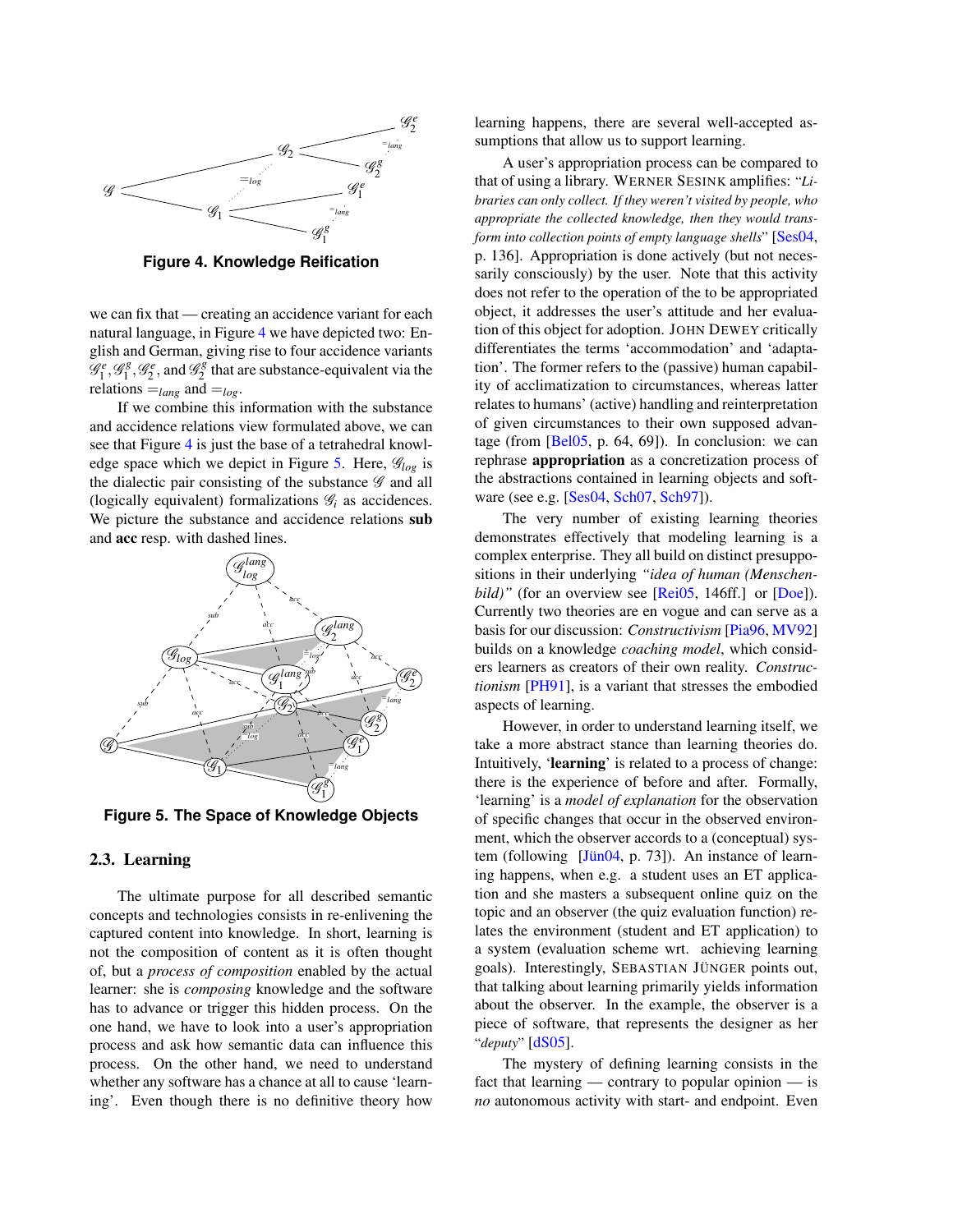though we can use 'to learn' as an action verb: we decide to learn a topic, but we cannot cause learning, we can just experience it as such later on. We can create situations that afford learning, so-called learning scenarios, but we can not willingly generate the learning process (see e.g. [\[MD05,](#page-22-12) p. 30]). As a consequence, we can not model learning, as it *principally* can not be directed, not by an educator, not even by the learner herself. ET guru STEPHEN DOWNES phrases it in his well-known down-to-earth style as follows:

"*People ask me for the analogy that I like to use for learning and what e-learning is, and I say, e-learning is like electricity, not like legos. It's something that flows, it's like the water system. It's something that should be available, in the wall, where it comes out, it changes, it's not concrete, it's not the same thing you got yesterday that's what we're really happy about with water, we wouldn't want yesterday's water.*" [\[Dow04\]](#page-20-11)

Media-pedagogue KÄTE MEYER-DRAWE also points to the fact, that the very moment, in which the learning process begins, is not based on initiative, but can be considered an "*answer to retaining a (personal) standard*" [\[MD05,](#page-22-12) p. 34]. Critically therefore, we turn to the possibilities for setting an individual's standards as Educational Technology applications can at most hope to manipulate these. KLAUS HOLZKAMP, argues that every human being engages in an ever-present "*inner dialogue*" [\[Hol95,](#page-20-12) p. 25], the result of which turns into her specific actions. The dialogue entertains the idea of at least two distinct standpoints that inform the personal standard. There are several names in the literature for this process, e.g. PAUL DOURISH calls it "*disengaging and reengaging*" [\[Dou03,](#page-20-13) p. 139], whereas EDITH ACK-ERMANN uses the metaphor of "*diving in and stepping out*" [\[Ack04\]](#page-20-14).

# <span id="page-5-2"></span>2.4. A Space of Learning Objects

Instead of modeling learning itself we will now interpret the space of knowledge objects introduced in [2.2](#page-3-3) from the perspective of how learning can be supported by ET. For this we take another look at the *front face of the MKS tetrahedron* (i.e. the triangle area between  $\mathscr{G}_{log}^{lang}$ ,  $\mathscr{G}$ , and  $\mathscr{G}_{1}^{g}$  $\mathcal{L}_{1}^{8}$ ). Abstractly, we can see  $\mathcal{L}_{log}^{lang}$  at the top as an abstract Knowledge Object: we can distinguish its content from its form arriving at what we call the "Form Object" and the "Content Object" which can be recurrently subjected to the same analysis (see for the resulting view of the front face of the MKS). With the substance perspective on the Content Object

we arrive at what we call the "Platonic Object"<sup>[3](#page-5-0)</sup>. Successively looking down the substance branch of the tree, we arrive at more and more fundamental, abstract objects. In particular, these are increasingly liberated from their conceptualization as well as presentation. In contrast, looking down the accidence branch we arrive at more and more concrete and tangible objects. In detail, the accidence view on the Content Object leads to its conceptualization level (the "Conceptualized Object"), where we have a representation of the content in which certain decisions of how to think about it have been taken.



<span id="page-5-1"></span>**Figure 6. Learning Object Analysis Triangle**

Now, let us look at the accidence aspect of the Form Object. As it becomes more and more concrete, we are lead to a presentation level and therefore to the concrete "Presented Object". The substance perspective on the Form Object reveals again a conceptualization level, which by our analysis above is the Conceptualized Object. Let us clarify this with the group example: if we want to talk about what 'the group' really is (i.e. the Platonic Object) we have to decide on a representation (otherwise communication is impossible). This selection determines which of the possible definitions will be applied. In other words, the choice of the definition fixes the conceptualization of a group. Interestingly, so far capturing knowledge has always aimed at those knowledge objects that are "independent of everything" and *not* at the Platonic Objects themselves (possibly because we mistook them for the same).

Now we want to look at the MKS from the perspective of the learner who starts with the concrete materialization of knowledge like a certain document. From this point of view Figure [6](#page-5-1) represents a "Learning Object Analysis Triangle". Note that the lexical distinction between "knowledge object" and "learning object" starts to get blurred, we use the former, if we want to stress the representation aspect and the later for the application intent. The user heads for the knowledge itself — the Platonic Object — which is an author's point of depar-

<span id="page-5-0"></span><sup>&</sup>lt;sup>3</sup>The existence of such an object is not discussed, since this ontological assumption has no consequences for the conceptual model. As soon as we start reifying implicit knowledge (independent from the underlying ontology) we have to choose a form which in turn materializes the object.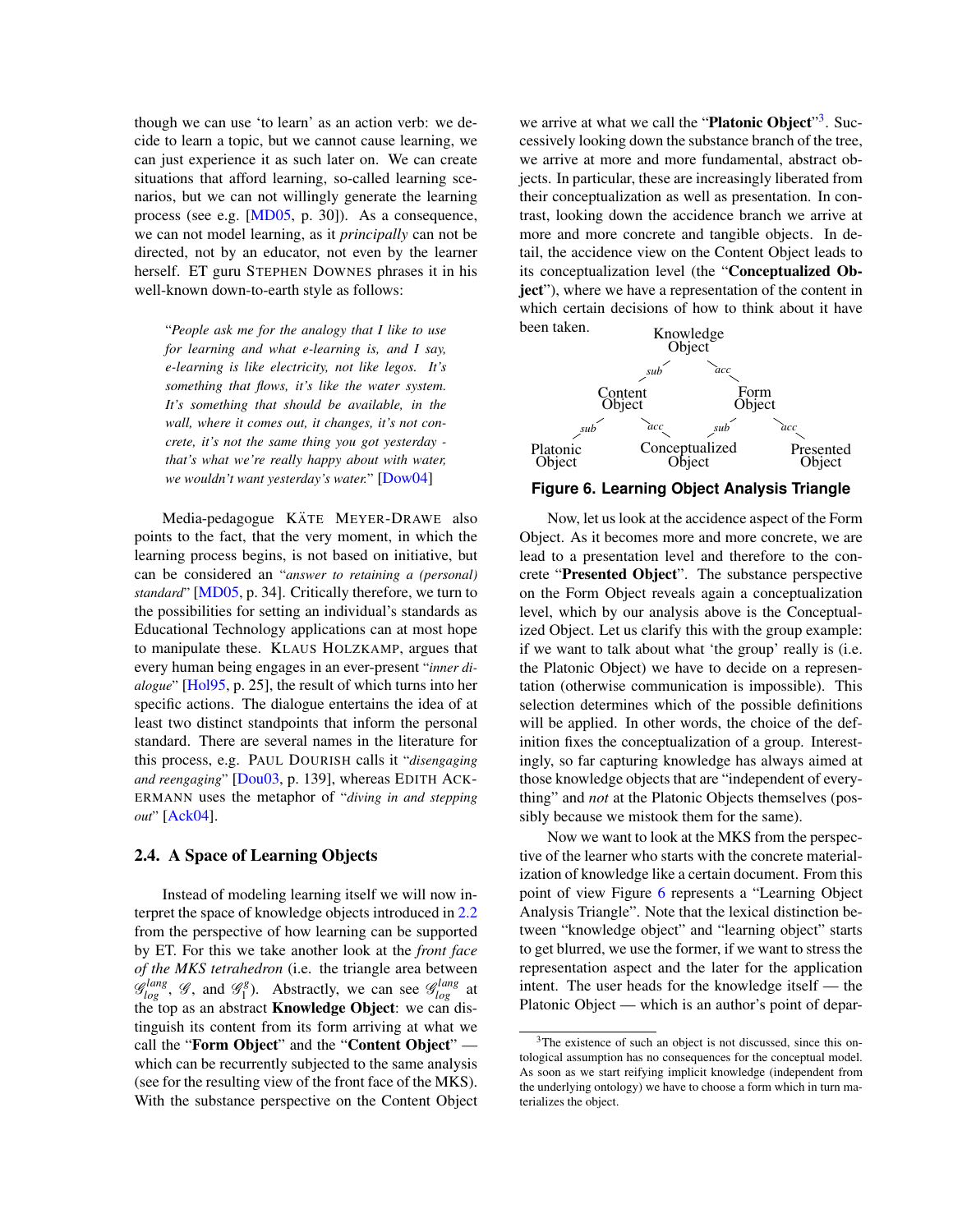ture. A reader has to differentiate between the potential content and the concrete form of a document. Depending on her personal choice what content and what form is, she understands and builds up her own knowledge. In contrast to the content author, who knows the used substance equivalence relations (and more) and actively chooses the representation of content, the recipient of knowledge has to infer the applicable equivalence relations.

We claim that the user perspective is already present in the analysis triangle of Figure [6:](#page-5-1) let us look at a student confronted with a book. It contains the knowledge in its final presented representation (*Presented Object*), but the student is aiming at an understanding of the underlying substance (*Platonic Object*). In order to decide what the content or the form is in the Presented Object, the student has to envisage a *Knowledge Object*, i.e. a potential model of the real knowledge to be learned. From this hypothetical Knowledge Object she can infer the *Content Object* and the *Form Object*. This dramatically reduces the search space of possible interpretations of the Presented Object to the presentations of the Form Object. Here, "understanding" means that the student is able to distinguish between the content of the Form Object (*Conceptualized Object*) and the Presented Object as its form.

Again, interestingly, the user generally is thought of as either modeling the Platonic Object (e.g. in case of a lecture) or the Knowledge Object (e.g. in case of an MKM system), whereas we conjecture that the user is building a Conceptualized Object as approximation of the Platonic Object. Taking this seriously might help to understand how MKM systems need to be positioned in a learning cycle.

What does this analysis have to offer for ET systems? Given the conceptual differentiation of knowledge objects discussed here, and the fan out of the pre-sented objects<sup>[4](#page-4-0)</sup> shown in Figure 4 we can interpret the space of learning objects as an *adaption space*, and the task of semantic ET systems as a process of

- choosing a learning path through the collection of learning objects and
- choosing an accidence variant for each of the learning object.

Together they result in a concrete learning path which is motivated by didactic concerns; in Figure [7](#page-6-1) we have visualized the learning path as a gray line. Note that this particular learning path gives a self-contained exposition, as it includes all learning objects that are required

by the relation denoted by the black arrows (this could e.g. be a functional dependency relation). Note as well that for each relevant learning element the learning path picks a particular representative from the substanceequivalent presentation in each of the knowledge spaces (depicted as little tetrahedra here).



<span id="page-6-1"></span>**Figure 7. The Adaption Space**

# 3. Educational Contexts, Adaptation, and Knowledge Representation

The existence and relevance of software around us is growing rapidly. Especially for educational technology we have to take this into account. This means, that as designers of technology we have to understand "*two worlds — the world of technology and the world of people and human purposes*" [\[Kap06,](#page-21-7) 4]. Even though this is quite an old recognition, it yields an interdisciplinary approach which is indeed difficult to accomplish in practice. TERRY WINOGRAD in [\[WBdYH06,](#page-23-4) p. *xvii*] strengthens this point by: "*Software is not just a device with which the user interacts; it is also the generator of a space in which the user lives.*"

As we pointed out above, Educational Technology cannot hope for automatically inducing 'learning' in a user. Even though ET aims at a much lower outcome, namely supporting the user in reaching a specific learning goal, even this cannot be handled as a *causal* relation. So, what can ET accomplish? Like a good teacher, who has a big amount of foils or social schemata at hand (i.e. ways of presenting a learning object or learning path) to guide her action for the class and for individuals, ET needs to draw on a wide variety of 'foils'. From a media theory standpoint, the advantage of using a computer for learning purposes consists in the potential of ultimate variability [\[Man01,](#page-22-13) p. 36] and its capability to adapt to a user's specific circumstances. Note that these include all constraints, her intrinsic ones as well as extrinsic ones like organizational burdens. Therefore, we want to take a close look at the various contexts that can be taken into account when choosing the right form for a content object. To quote KLAUS KRIPPENDORF: "*Meanings and contexts are twins, but they behave quite differently. [. . . ] Contexts limit the number of meanings [. . . ] the meaning of an artifact [is . . . ] a function of the relation-*

<span id="page-6-0"></span><sup>4</sup>Together, the effects we have studied in isolation in Figures [4](#page-4-0) and [6](#page-5-1) span the three-dimensional knowledge space in Figure [5.](#page-4-1)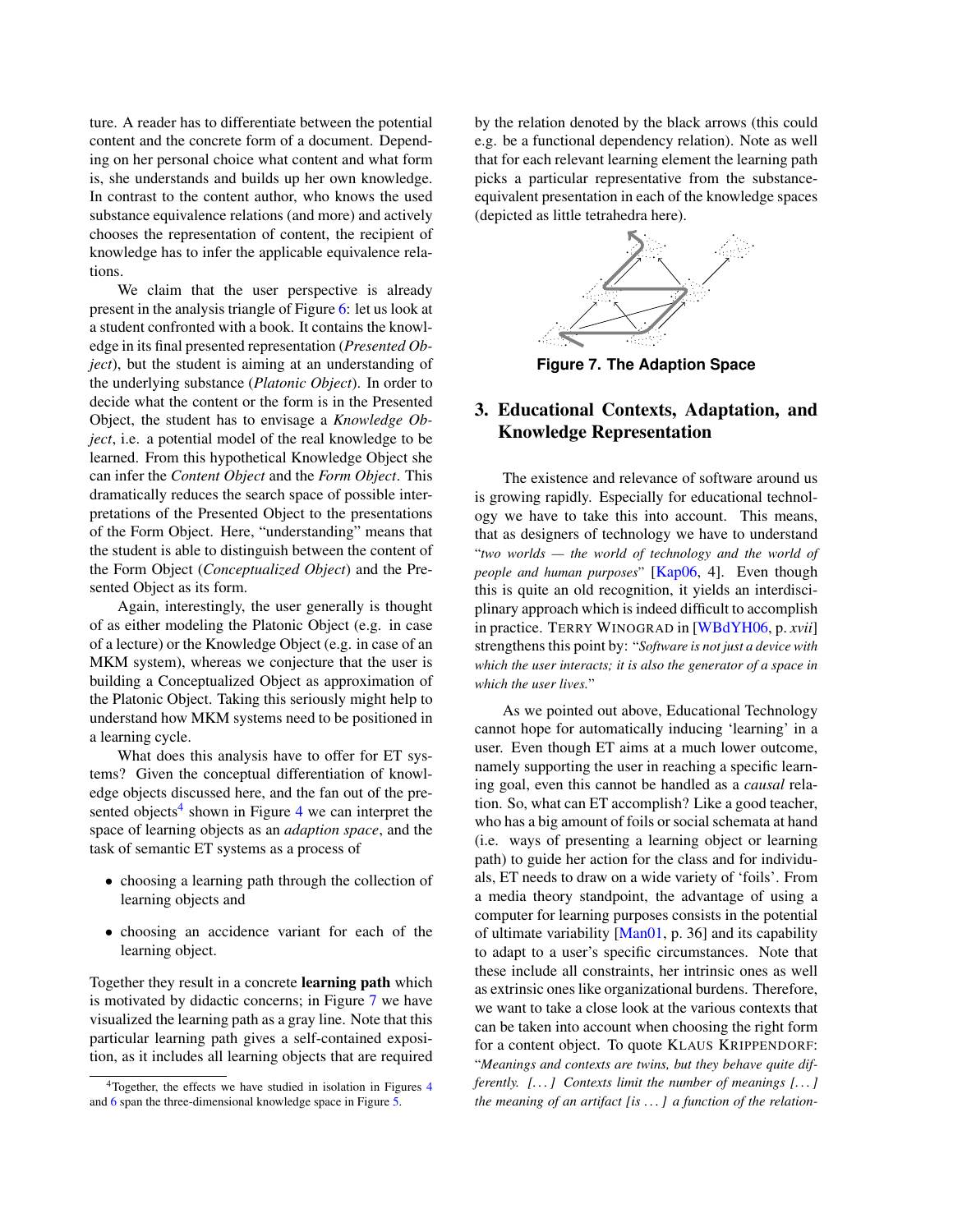*ships among parts, mutually contextualized by their arrangement, and [. . . ] how the whole is related to other artifacts and users' intentions.*" [\[Kri06,](#page-21-8) 59ff.]

The specific contexts we want to explore for adaptation opportunities build on the content/substance itself *and* on the learner. As the knowledge has to be mediated by software (at least ideally, see again Figures [1](#page-1-0) and especially [2\)](#page-1-1), the context of interaction between the teacher — which might be software — and learner is of interest as well. In this section we will look at the contexts from an educational perspective and relate this to our insights of the knowledge space above to prepare an analysis of the necessary capabilities of the underlying knowledge representation format in section [4.](#page-9-0) Our focus here will be to find out whether the contexts can guide engineering decisions on which parts of the knowledge to represent explicitly and which to compute on the fly in response to the needs of ET front end systems.

# 3.1. The Content Context

It is a common cognition that knowledge has two dimensions: Breadth and depth. We can transfer them directly to content dimensions. On the one hand, a larger variety of available content can potentially satisfy more learners. Note that this applies to both substanceequivalent and substance-distinct content. On the other hand, once a user has settled on the substance she is interested in, she might also want to delve 'deeper' into a topic, then the expectation criteria for use of content change from breadth to depth. Here, we mean "elaboration" and not "hierarchy" by "depth".

But we also have to take the hierarchical notion of distinct context layers for content into account. Content is naturally structured into various levels even though the levels themselves may not be naturally given. If we are for instance interested in cooking "Spaghetti Carbonara", we can imagine several entry layers, which trigger different learning strategies: If I already know the general picture, but have forgotten how many eggs I am supposed to use, I might call my sister for the information. But if I've never done it before, then I might look into a cookbook about pasta and go on from there. The intermediate variant would be, that I know exactly where to look for the number of eggs and accomplish it without any deviation. We see that for ET applications, the representation of the content context must be structured into levels as well to support these learning tasks. In particular, content and context must be sufficiently fine-granular to model the role of eggs in Carbonara sauce.

The interconnectedness of multiple learning ob-

jects allow to define learning paths through the content. Here, the local coherence of content may help to support a learner's navigation rationality. For instance, in order to prepare a pasta sauce with eggs, it is frequently assumed that one already knows how to break an egg (and according risks like spilling or crushing). The context dependency of content adds another aspect of these potential learning paths: imagine a search engine that indexed this paper under "cookbook" as it concluded from the frequent appearance of the name "Carbonara".

On yet another scale the context of content can (and may need to) change: when I have found a "Spaghetti Carbonara" recipe in an American cookbook, I have to translate (besides the language) all the units  $-$  e.g. 'cups' into 'grams' — before I can make use of it. This recontextualization is based on the human ability of accommodation [\[Dew33\]](#page-20-15) or "coupling with the world" [\[Dou03\]](#page-20-13) and belongs to the very basics of human learning processes. Again, the context representation has to be able to represent context *and* the various acts of recontextualization (which we can understand as the movement along substance equivalences in the knowledge space together with the necessary deviations from the learning path). An explicit representation of admissible context shifts is important as educators assign this kind of task to learners trying to understand and apply the underlying abstraction (i.e. a movement to the right in the learning object space; see Figure [4\)](#page-4-0).

# 3.2. The Learner Context

It is a generally accepted fact that learning materials and interactions need to be adapted to the context of the learner to be effective. Depending on personal gusto, questions of layout can turn into learning hurdles, hence customization is relevant for the creation of a comfortable learning scenario. The layout of a learning object, i.e. its colors, font types, font sizes, etc. should be compatible with the learner's personal tastes: some people are alienated by high-contrast colors and others are not. Note that we cannot draw general conclusions: even though some usability engineers claim to have fail-safe recipes, we always know people who prefer things differently nevertheless.

Many technological disciplines start to address problems with modeling the object in question; here the learner model. But of course *in principle* human beings can*not* be fully modeled. Even if a user model is not explicitly implemented, at design time a designer has one in mind (otherwise she cannot design for interaction with users), hence we have to allow for the faultiness of this proposition nevertheless. From an educa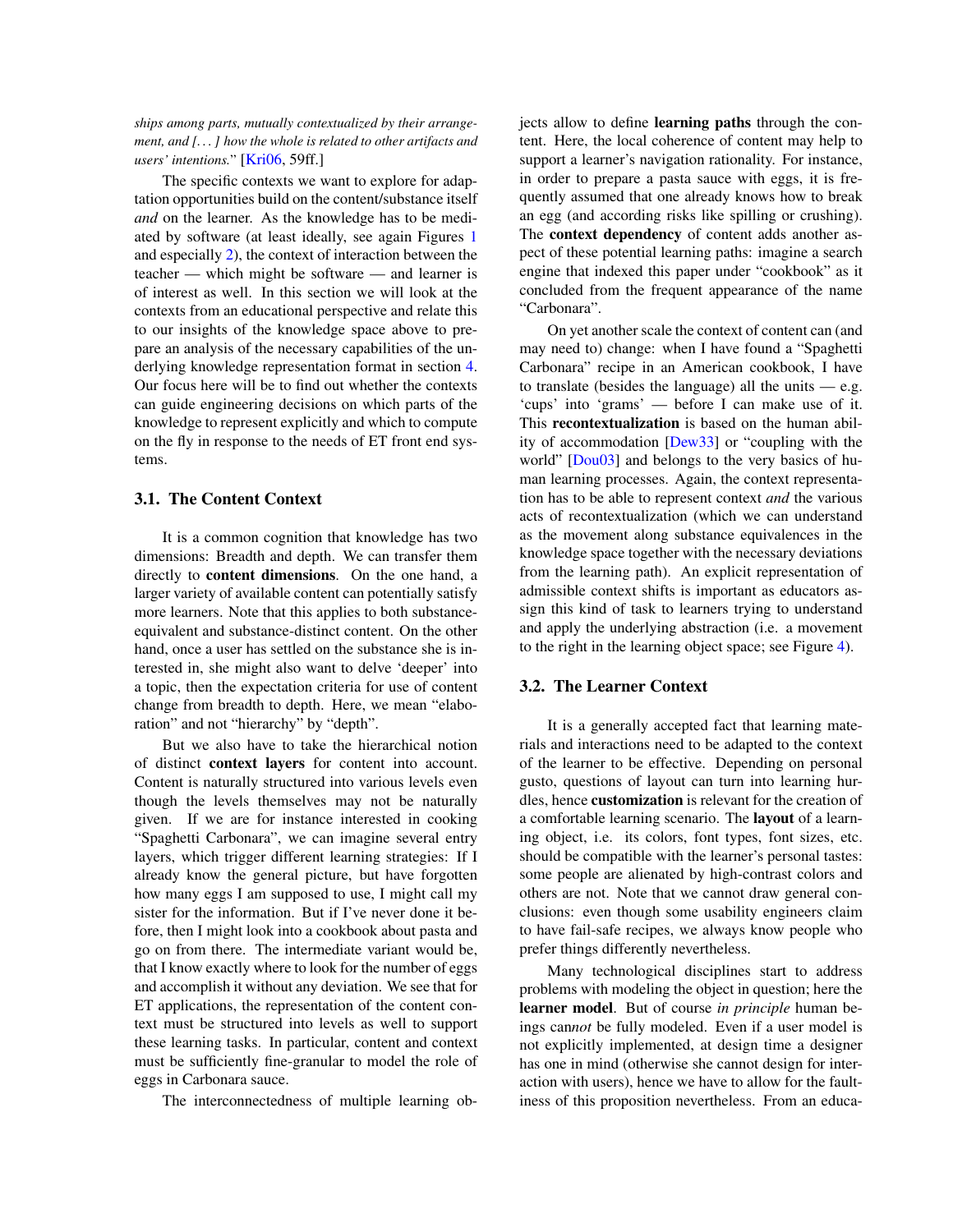tional standpoint, this has the consequence that every educational application has to be prepared for its own inadequacy. To understand the learner as an individual, autonomous human being requires technology that affords her autonomous interaction.

This also meshes well with the self-referentiality of knowledge mentioned above. Knowledge — and therefore content — is not static: it varies over time. Depending on what content is available, starting points for learning (or knowledge acquisition) differ and have to be flexible. Additionally, the learner's prior knowledge (which can change by a learning experience as well as simply forgetting) is a fundamental part of the learner's context, which must be modeled to enable effective learning: the learner very quickly gets annoyed, when her time is wasted by having to go through familiar learning objects or ones which quietly assume what isn't there.

We have seen above that the presentation of a learning object always includes a specific conceptualization of substance. Which of these available conceptualizations are used, can be decided e.g. based on the learner's learning type but also e.g. based on the learner's Community of Practice. A typical basic example for the distinction of the former consists in a differentiation between the 'visual type', who likes visual learning objects, versus the 'verbal type', who prefers their delivery in text form (according to the Felder-Silverman scale [\[FS88\]](#page-20-16)). Moreover, the personality type can be differentiated and the software can adapt to it (e.g. using the Myers-Briggs Type Indicator [\[MM95\]](#page-22-14) in [\[Jor02\]](#page-20-17)). In  $[KK05]$  we use example of two conceptualizations of groups, each of which is common in a certain subfield of Mathematics. Their resp. use of one conceptualization above another — even though they are known to be equivalent — turns the choice into a practice of this respective community. Therefore, this can be considered an example of adaptation towards membership in a Community of Practice (CoP) [\[LW91,](#page-22-15) [Wen99\]](#page-23-5).

Note that technical representations of the learner context will take the content context into account, if only to reference it and to feed on its structure. For instance, the OMDoc-based ACTIVEMATH system  $[MAF<sup>+</sup>03]$  $[MAF<sup>+</sup>03]$  references the content context to represent prior knowledge, and uses its dependency relations to prime a Bayesian network that calculates mastery values from user monitoring data. Generally we contend that handling of the learner's context can be much simplified by enhancing the content context and referencing it.

The context of learning naturally depends on the situatedness of the learner herself, her 'here-and-now', her experiences, and her expectations. Adaptation is possible here as well. For instance, learning objects can be correlated with user models that try to capture essential learning context information of an individual user like a history of visited learning objects. Another example consists in a learner's preference of operating system, or her favorite editor for interacting with learning software: in [\[Koh05b\]](#page-21-9) the sensibility of regarding a user's past, present, and future yielded the concept of "Invasive Technology" as one adaptation factor for educational technology.

A final aspect of the user context lies in the media at the disposal of the learner: Mobile phones require a presentation of a learning object that is different from a large computer screen. Hence, the preparation of content has to be fitted to the output media format. Likewise the input media format has to be taken into account, e.g. an OLPC computer (see e.g. [\[OLP07\]](#page-22-17)) has many more constraints for storing (or delivering) data than a high performance computer. We will not focus on these aspects and refer to the fields of "*Mobile Learning*", which deals with this and "*Micro Learning*" which deals with so-called micro content and explores the finest granularity of learning objects and its use.

### 3.3. The Interaction Context

In contrast to the two previous contexts, the interaction context is only active while the learner interacts with a particular teacher or software application and is therefore short-lived; we will also refer to it as the *learning/teaching* context. We view the interaction context as largely determined by the learning path played out up to the current moment, which is in turn determined by didactic strategies, interaction constraints, and a learner's actions. The time aspect is enhanced by the relevance of meaning in the interaction context. KLAUS KRIPPENDORF calls this "*becausality*" and bases it on the insight "*One always acts according to the meaning of whatever one faces*" [\[Kri06,](#page-21-8) p. 58]. In [\[Koh06b\]](#page-21-10) we attribute this to a user's micro-perspective, i.e. her view from within, in a concrete interaction. In particular, the micro-perspective is decisive for a user's taking the action of using and thus determines her approach to software.

Again, we strive to model it on a very abstract level, delegating as much of the actual information to be content context. As we pointed out above, the underlying learning theories are quite abundant and any choice is subjective. Note that the teaching/learning context needs to be arranged according to this choice.

Adaptation of learning objects with respect to the interaction context has to integrate organizational perspectives. In contrast to the learner context, in which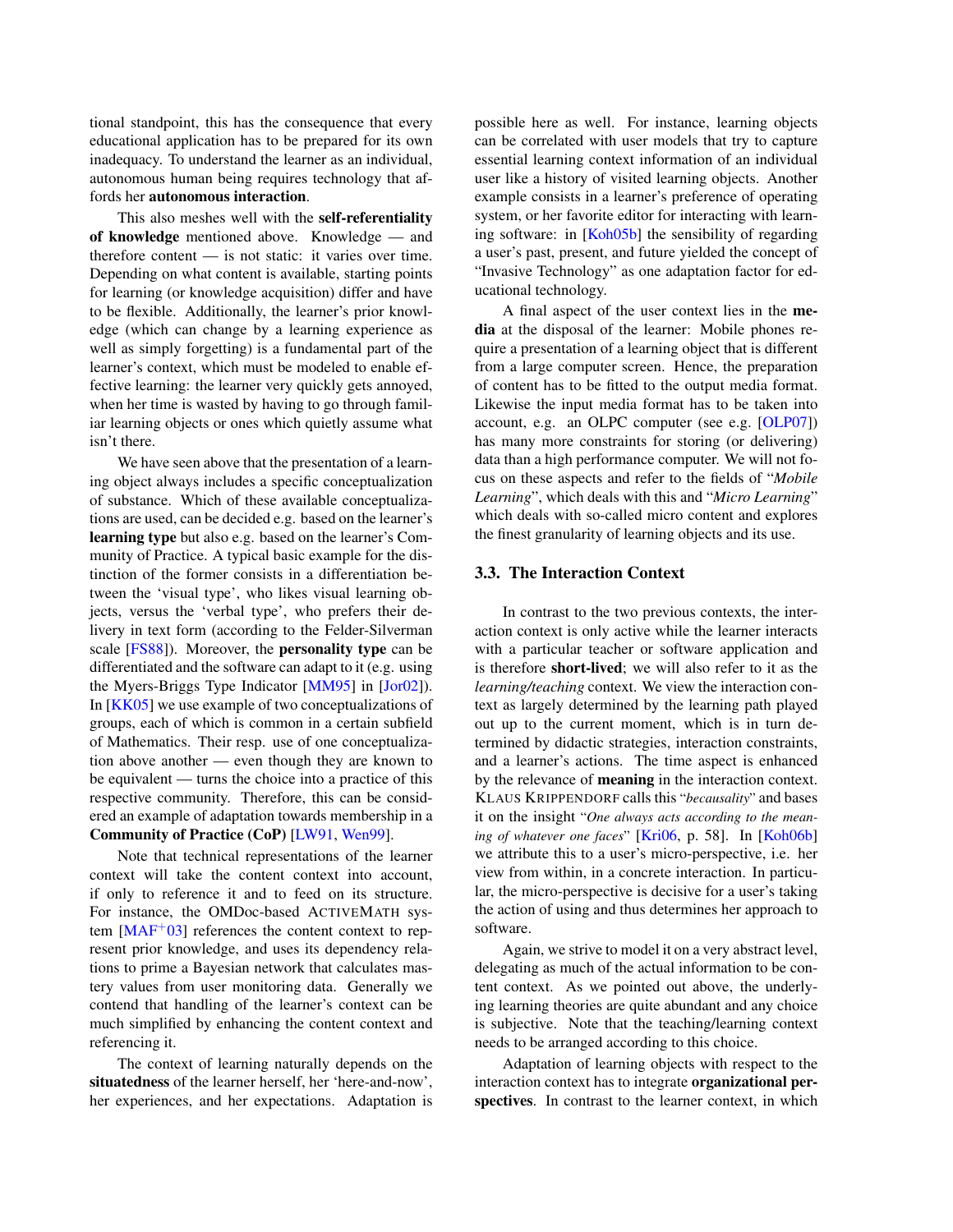the integration is optional as it is ultimately a matter of personal choice, for the context of teaching it is a necessity. For instance, educational technologies for a university environment have to take the grading system into account. Another example of such an organizational view is the question of security within a system. Publicity of student's failures is as bad to the student as unintended free access to costly learning software to the software maker.

In blended-learning environments we have yet another set of educational requirements, which center around the educator herself. For example, if an educator aggregates learning objects, she might want to unify their layout in order to express herself as a consistent person *and* to supply visual constancy to her students. An example is the creation of a Microsoft PowerPoint presentation with the help of a "slide master". The invasive, semantic editor CPoint (see e.g. [\[Koh05a\]](#page-21-11)) can import OMDoc learning objects which have to be fitted to the local presentation context by the aggregator.

Even though the context of teaching varies from one point to another, the local coherence of a learning situation (from the learner's standpoint) has to be taken into account as we consider understanding a holistic process. The well-known pedagogue JEROME BRUNER recapitulates in [\[Bru77,](#page-20-18) p. 12], that "*if earlier learning is to render later learning easier, it must do so by providing a general picture in terms of which the relations between things encountered earlier and later are made as clear as possible.*"

Interactivity as a feature of an educational technology has been shown to have positive effects for learning (e.g. the more interaction the better the learning). As no single system can do it all, the coordination of such (and their resulting usability) is a worthwhile goal for ET. Moreover, cooperation of students is generally considered fruitful for the learning process. Activities like sharing, reusing, or repurposing learning objects strengthen understanding.

# <span id="page-9-0"></span>4. Consequences for Semantic KM in ET

We have discussed above that data quality (the KM focus) and interaction quality (the focus of ET) are strongly interlinked. In particular, we can support ET with KM by enhancing the data quality in view of the educational contexts we discussed in the last section. Concretely, we will derive a set of requirements that would make semantic knowledge representation (KR) formats suitable as a basis for semantic ET. We will call these the KR4ET conditions.

Let us first consider the content context; we have argued that from an ET perspective the content context is structured into layers and dimensions. What kind of conditions can we derive from that for a KR format? We can discern abstract consequences and more concrete ones. In particular, such an abstract consequence consists in the fact, that we have to state what 'content' is to be. In other words we have to explicate its substance resp. substance equivalences, so that we can deal with content as an object. The implied objectivity is the basis for adapting it afterwards.

- <span id="page-9-3"></span>C1: Domain Context Modeling Setting up a context model for the domain seems evident, but we have to understand it as an agreement on what is considered constitutive and what is just nice to have for a knowledge object. As we have seen in Figure [3](#page-3-0) and when we described the self-referentiality of knowledge, knowledge about knowledge objects relies on being able to anchor it in a semantic context that provides logical and social relations to other knowledge objects. From the learner perspective, this context and its structure must be explicitly represented to enable autonomous interaction and *enable* re-contextualization (see also [C3](#page-9-1)).
- <span id="page-9-2"></span>C2: System Context Modeling The relevant context for ET is not restricted to the domain context alone. Therefore, the KR format must be ontologically neutral enough to deal with external system constraints like organizational structures, digital rights, or media types as well.
- <span id="page-9-1"></span>C3: Context Flexibility Only if the respective relations are made explicit, automated services can make use of them. But explicit context relations may unnecessarily fix the context relation, unless there is a way to relate contexts to each other.

Now, let us look at the more concrete consequences from the content context considerations. Here, we ask how the knowledge objects can become ET-usable (still on a very general scale). We have seen that these objects as learning objects *depend* on context and *contribute* to it — recall that substance and accidence form a dialectical pair. These dependencies and contributions have to be modeled. In other words, we like to explicate the potential accidences of the objects:

<span id="page-9-4"></span>C4: Granularity of Representation Knowledge must be representable at multiple levels of granularity: from the level of a document down to the level of a single symbol. In particular, relying solely on document metadata is insufficient. Note that here the ground is laid for later access to various content layers.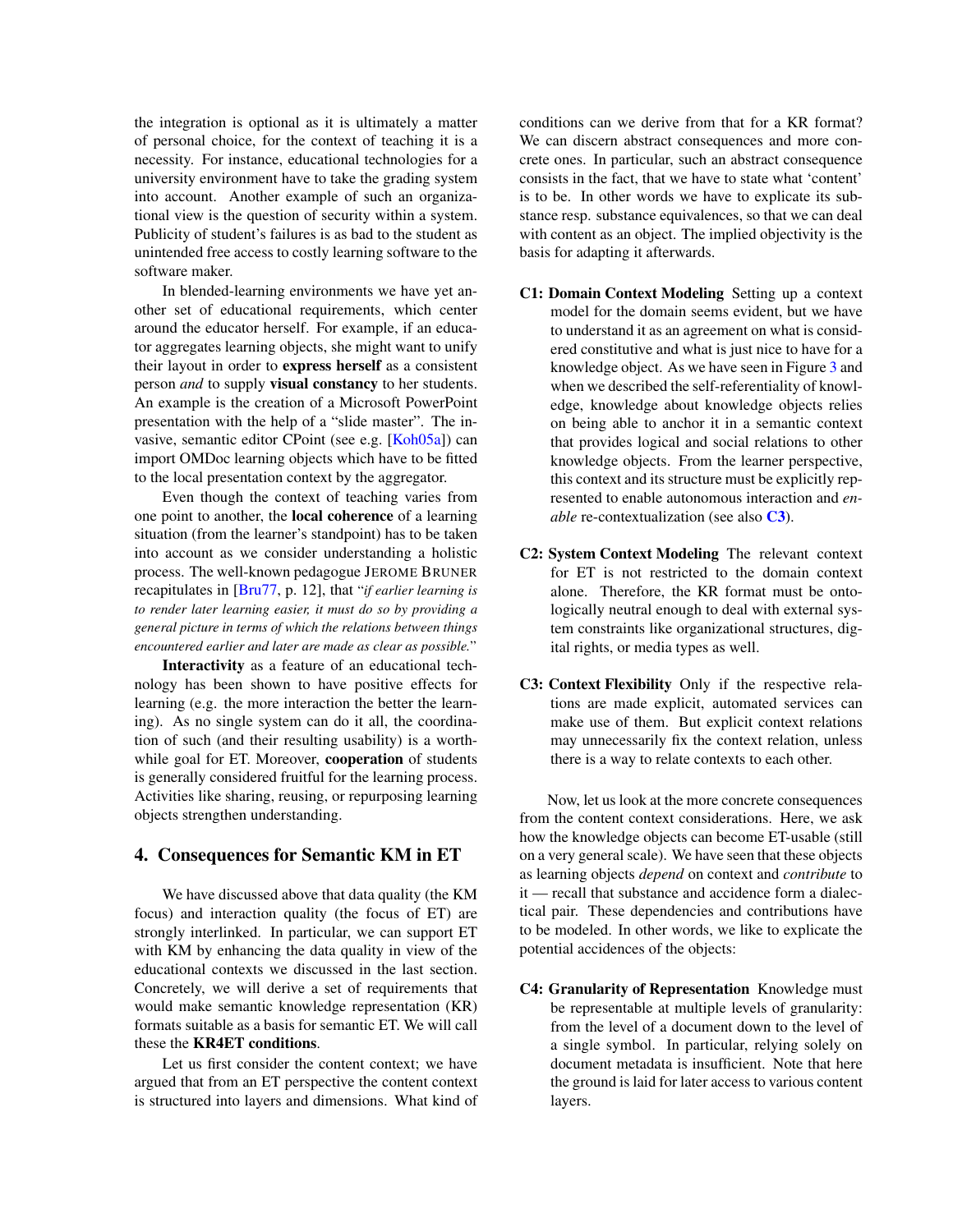- <span id="page-10-3"></span>C5: Referential Transparency All relevant parts of the knowledge objects represented should be referentiable and thereby retrievable by applications, either automatically or upon user request. Here, the coverage of breadth and depth of objects as content dimensions gets determined. Often this means that all knowledge elements are explicitly represented and have identifiers in an XML-based knowledge representation format.
- <span id="page-10-2"></span>C6: Ontological Transparency Structured collections of learning objects can serve the learner as a frame of reference for future communication and further learning. Therefore the representations of knowledge objects should include an infrastructure for ontological relations. In particular, the KR format can support the meaning-giving relation of anchoring concepts in others like already known or more primitive ones.
- <span id="page-10-4"></span>C7: Knowledge Object Portability Making use of a knowledge object for learning implies its potential portability, think e.g. of the accommodation process within the learning process. But when a knowledge object is retrieved, its dependencies on context should be preserved (e.g. by references), otherwise it might lose its substance qualities.

If we look back at the discussion of the space of learning objects in section [2.4](#page-5-2) we see that learning paths play a great role in ET; we can even see aspects of the interaction context as given by the learning path. Take for instance a didactically enhanced document that introduces a new concept by first presenting a naive, reduced approximation  $\mathcal N$  of the real theory object  $\mathcal F$ , only to show an example  $\mathscr{E}_{\mathscr{N}}$  of where this is insufficient (we take  $\mathcal N$  and  $\mathcal F$  to be large-granular learning objects here). Then the document proposes a first "straw-man" solution  $\mathscr{S}$ , and shows an example  $\mathscr{E}_{\mathscr{S}}$  of why this does not work in general. Based on the information gleaned from this failed attempt, the document builds the eventual version  $\mathscr F$  of the concept and demonstrates that this works on  $\mathcal{E}_{\mathcal{F}}$ . Let us visualize the narrative- and content structure in Figure [8.](#page-10-0) The structure with the solid lines at the bottom of the diagram represents the content structure, where N,  $\mathscr{E}_{N}$ ,  $\mathscr{S}_{N}$ ,  $\mathscr{E}_{\mathscr{S}}$ ,  $\mathscr{F}$ , and  $\mathscr{E}_{\mathscr{F}}$  signify theory objects for the content of the respective concepts and examples. The arrows mark the conceptual dependency structure, e.g. theory  $\mathscr F$  imports theory  $\mathscr N$ .

The top part of the diagram with the dashed lines stands for the narrative structure, where the arrows mark up the document structure. For instance, the slides *sl<sup>i</sup>* are grouped into a lecture. The dotted lines between the



<span id="page-10-0"></span>**Figure 8. Concept Introduction via Straw-Man**

two structures are pointers into the content structure. In the example in Figure [8,](#page-10-0) the second slide of "lecture" presents the first example: the text fragment  $n_1$  links the content  $\mathscr{E}_{N}$ , which is referenced from the content structure to slide 1. The fragment  $n_2$  might say something like "*this did not work in the current situation, so we have to extend the conceptualization. . .* ".

Stepping back from this concrete example, we can see that the situation in Figure [8](#page-10-0) is an instance of the general setup: we can separate learning objects into two layers: A *narrative* and a *content* layer both of which consist of knowledge objects and are composed via relations (see e.g [\[VD04,](#page-23-6) [Koh06c,](#page-21-1) [KMM07b\]](#page-21-12)). The presentational order of knowledge objects in documents is represented on the narrative layer, whereas the knowledge objects themselves and the ontological relations between them are placed in the content layer, which builds up the "content commons" [\[Tea06\]](#page-23-7), i.e. a global, collaboratively authored and maintained learning resource. The connection between the narrative and the content layer is represented via *narrative relations*.

We can view this situation as an instance of the content/form distinction discussed above. The narrative structure represents the presentation, as it adds linearization and structure information.

- <span id="page-10-1"></span>C8: Document Representation The KR format needs to have a representation infrastructure for a wide variety of structured *documents*, including lectures, blogs, wikis, books, and essays.
- <span id="page-10-5"></span>C9: Discourse-Level Content/Form Infrastructure The KR format should allow the separation of content and form on the discourse level, as suggested in Figure [9:](#page-11-0) the lower level of the diagram represents the content of the knowledge (structured by the inherent semantic relations of the objects involved), and the upper part the form (structured, so that humans are motivated to concern themselves with the material, understand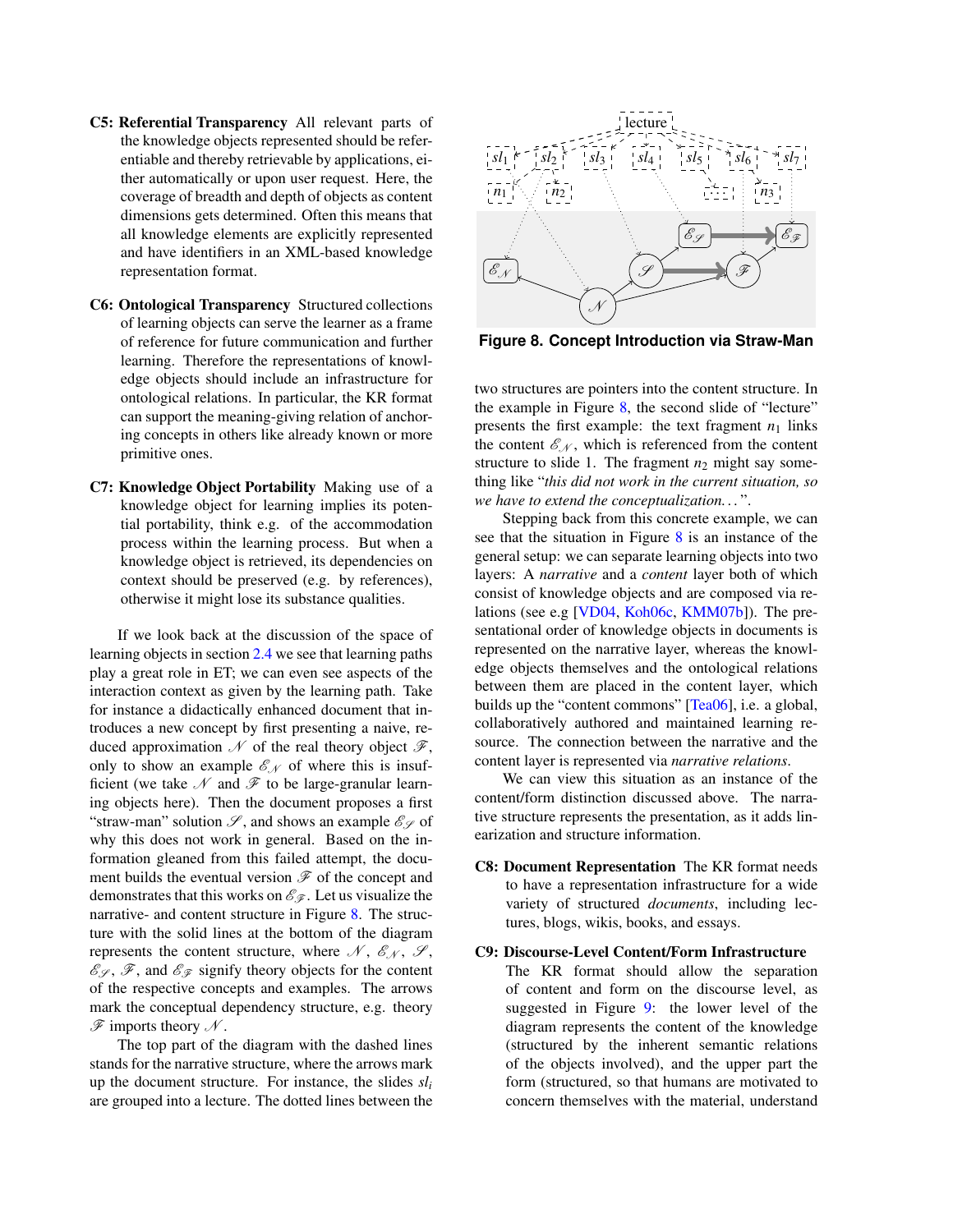why some definitions are stated in just this way, and get the new information in easily digestible portions).



<span id="page-11-0"></span>**Figure 9. Narrative and Content Layers**

Coming back to our example in Figure [8,](#page-10-0) we can see that the separation of narrative and content alone is not sufficient for *adaptation to a given learning/teaching context*, we also need the information that  $\mathscr S$  is a potential straw-man example for  $\mathscr F$ , which we have indicated with the wide gray arrow in Figure [8.](#page-10-0) We need another content/form distinction here that distinguishes the root causes (i.e. the suitability as a strawman) from the particular presentation.

<span id="page-11-2"></span>C10: Path-Level Content/Form Infrastructure The KR format should support the classification (of groups) of knowledge objects by their possible didactic role and relations to others, so that consistent learning paths can be derived from that. Note that the concrete classification depends on the respective learning theory, so that the information should not be realized in the representations, but attached from the outside so that different classifications and relations for different learning theories are possible.

The next two conditions concern the selfreferentiality and dynamicity of knowledge we have discussed above. Knowledge representations have to deal with the dynamicity and hence to *manage change* to cope with this: Looking closely, we can see causes of change on three levels. First, the object of knowledge can change as we find out more about the world in science, or re-interpret historical development, or simply the world itself changes (e.g. the median ocean temperature). Secondly, the representation of the knowledge can change, e.g. when we correct errors in textbooks or come up with better explanations or exercises. Finally,

if we use the knowledge representation format to represent the knowledge state of the user, then that changes as well over the course of a learning interaction or more generally over time — including of course that the user eventually forgets things.

- <span id="page-11-1"></span>C11: Terminological Extensibility One of the central aspects of learning is the extension of vocabularies by anchoring them in already-learned materials and building subsequent learning materials on the extended terminology. Therefore the KR format should provide a definitional infrastructure for extending terminologies as an integrated part of the language. Extensibility also helps to solve the bootstrapping problem (aka. the cold start problem) of learning.
- <span id="page-11-3"></span>C12: Management of Change Current KM systems are designed to coordinate the collaborative creation and maintenance process of document fragments and learning objects, often through the provision of a centralized repository. The focus of these systems is primarily on the documents themselves. Semantic relations between and within documents as well as effect of changes on these relations are largely neglected, although information reuse and distribution could seriously benefit by such relation management. Therefore human reviewers are needed for *management of change* to maintain consistency after modifications — a costly, tedious, and error-prone factor in document life-cycles that is often neglected to cut costs even though leading to sub-optimal results. Semantic management of change feeds on explicitly represented ontological relations that induce functional dependencies or non-interferences that allow to propagate the effects of change sets (see [\[MW07b\]](#page-22-18) for details).

We have argued that learning more often than not is a collaborative and interactive process; this has to be supported by the KR format if it is to serve as a basis for semantic ET. For instance, STEPHEN DOWNES asks: "*What happens when online learning ceases to be like a medium, and becomes more like a platform?*" [\[Dow05\]](#page-20-19). For the purposes of this paper the 'platform' would be a semantic learning object management system that provisions the learning objects that make up a content commons. In the Web 2.0 era the user is increasingly being involved in creating, tagging, and aggregating the learning objects in the content commons following the paradigm of "user as *prosumer*" (i.e. as a "producer and consumer"). A similar situation emerges if we want to model the interaction context, which we can see as a dialogue "document" (see  $C8$ ) also containing the user's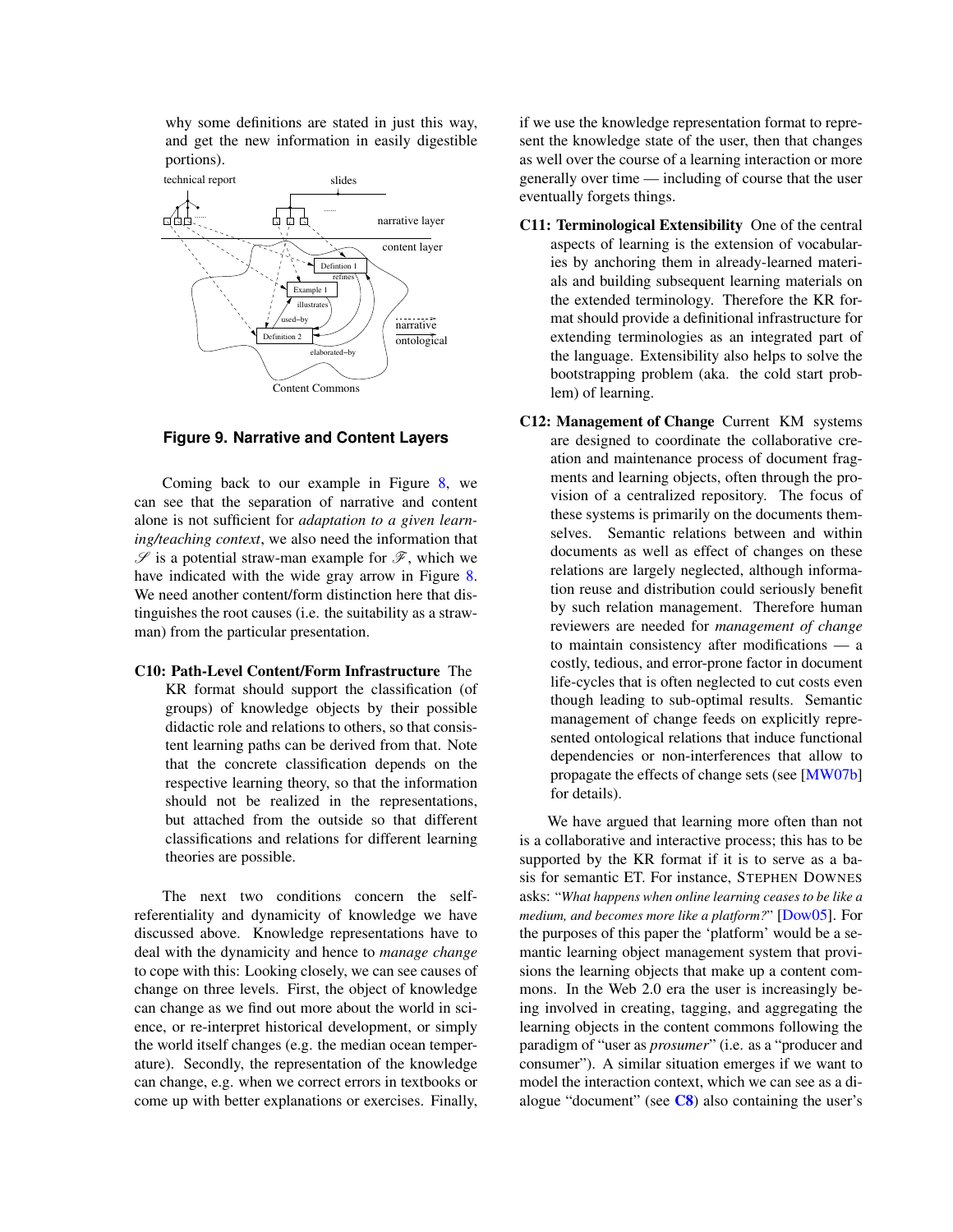answers. However, in contrast to the learning objects, which can be carefully prepared by an author — elevating them to content markup in advance — the learner contributions will either be form interactions (e.g. as answers to multiple-choice questions) or free-form text. To support learner contributions the KR format needs to ensure that ET systems can deal with such content gracefully.

- <span id="page-12-1"></span>C13: Semantics as Upgrade The knowledge representation format must allow a stepwise refinement of legacy documents into semantically enhanced learning objects. This is a matter of practical importance, as the depth of semantic modeling varies with the intended application and author dedication.
- <span id="page-12-2"></span>C14: Graded Functionality It is important that applications can degrade gracefully from high-impact services feeding on deep semantic relations to trivial services in the absence of non-trivial semantic annotations. The KR format has to provide the necessary infrastructure for this.
- <span id="page-12-3"></span>C15: Semantic Integration The ontology infrastructure from [C6](#page-10-2) should be interlinked with other ontological resources (e.g. via translation or RDF extraction; see [5.2\)](#page-15-0). This consequence is motivated by the fact that in larger learner communities, users will tend to use a diverse variety of tools. If they are to collaborate in a semantically meaningful way, the KR format needs to be wellintegrated with competing forms of specifying semantic information.

One of the natural concerns in a content commons is to foster reuse of content, i.e. to foster a work flow using an "identify-and-reference" rather than a "copyand-paste" procedure where possible. In ET scenarios, this is especially important since reuse — apart from reducing redundancy and thus storage costs and bandwidth — enhances the accuracy of anchoring learning objects.

<span id="page-12-0"></span>C16: Structure Sharing The knowledge representation format should support structure sharing. Stronger referential transparency and portability (see  $\overline{C5}$  $\overline{C5}$  $\overline{C5}$  and  $\overline{C7}$  $\overline{C7}$  $\overline{C7}$ ) usually allows stronger structure sharing in principle, but this must be supported by the knowledge format and the inscribed interaction design.

To implement the adaptation capabilities discussed above in ET systems, we need a source of information about the learner context, which forces us to represent it in the machine. We expect that information about learning type, periphery constraints, etc. are largely non-semantic and can be modeled with conventional user modeling technologies, so they do not have consequences for the knowledge representation and we concentrate on learner preferences and prior knowledge here.

For the *learner preferences* we will take notation preferences for mathematical formulae as a paradigmatic example. It is well-known that mathematical notations may vary, even for standard functions like binomial coefficients: depending on academic culture,  $\binom{n}{k}$ ,  $C^k$ ,  $C_k^n$ , and  $C_n^k$  all mean the same thing:  $\frac{n!}{k!(n-k)!}$  or equivalently "the number of ways I can pull a sample of *k* balls from a sack of *n* balls".

The content/form distinction already suggests to use content representations for storage and generate adapted presentations as accidences from that. If we have a content representation for notation definitions, these can be made part of the content commons and managed with the other knowledge.

- <span id="page-12-4"></span>C17: Notation Definitions Having explicit notation definitions in the context can be used to simplify the representation of user notation preferences to a mere referencing scheme, as this only needs to reference and prioritize notation definitions in a "notation context" [\[KMM07b\]](#page-21-12) for each document fragment. This is then reconciled with the author-supplied notation contexts for construction of the user-adapted document (otherwise, imagine a teacher wanting to contrast two notations common in the literature and the user model overwrites both, leaving the learner without new information).
- <span id="page-12-5"></span>C18: Substance Equivalences The same can in principle be done with a representation of prior knowledge and mastery levels if we have content representations of substance equivalences. Substance equivalences contain mappings with which we can generate members from substance equivalence classes from each other or from some more abstract content representation, allowing for more structure sharing and reuse.
- <span id="page-12-6"></span>C19: Variant Relations and Dimensions Where we lack computational representations of substance equivalences, we have to *store* all members of a substance equivalence class in the content commons. To make the substance equivalence relation explicit, we have to be able to annotate the fact that the knowledge elements are substance variants, and the dimension, which characterizes them in the equivalence class, as well. If we go back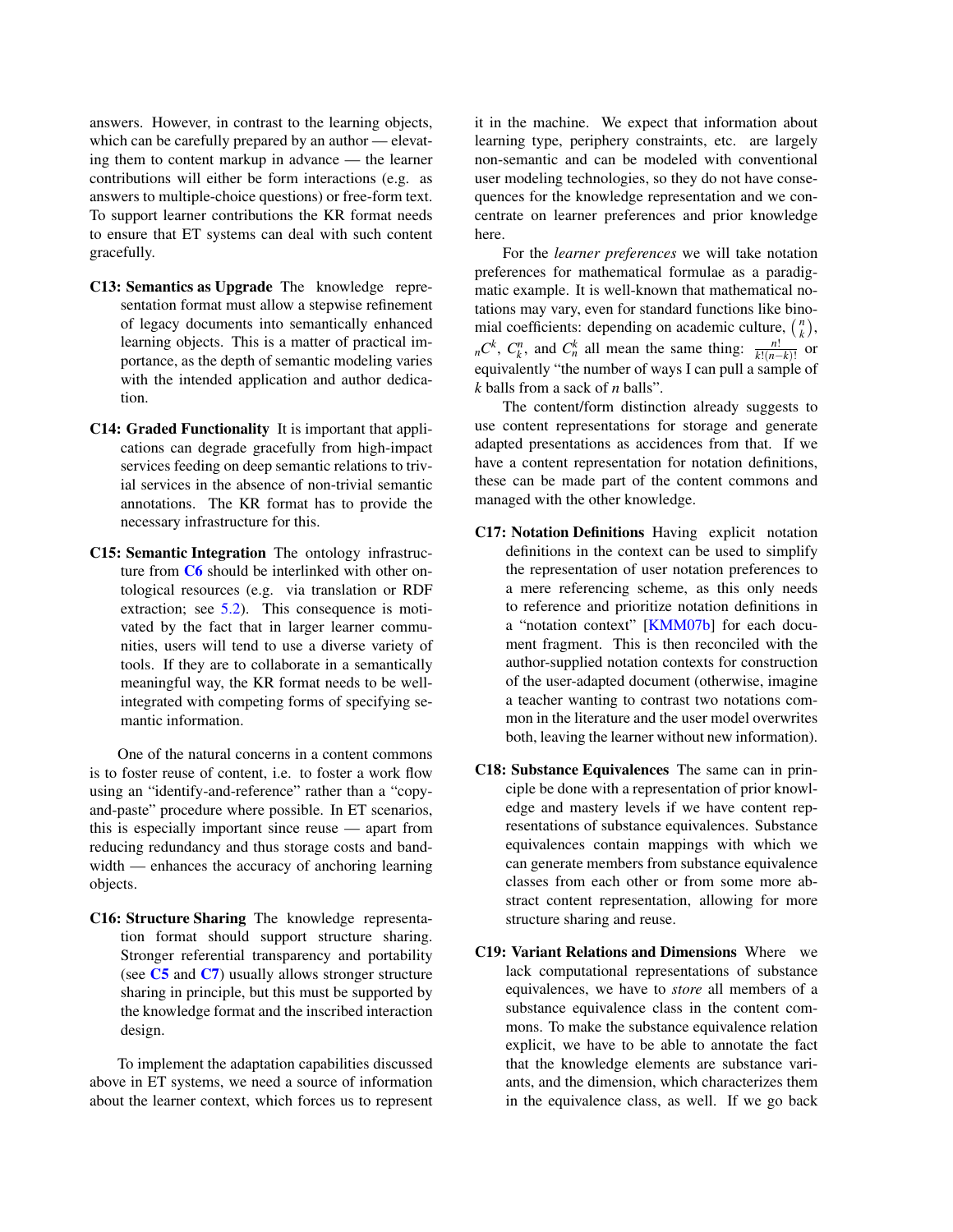to Figure [4,](#page-4-0) then representations  $\mathscr{G}_1^g$  $\frac{q}{q}$  and  $\mathcal{G}_1^e$  are language variants, which means they differ in the language dimension, where the first has the value "German" and the latter the value "English". Note that we need an extensible vocabulary for language dimensions, their values, and variant relations (for instance, some are symmetric like the language translation relation, while some are not: e.g. the abbreviation relation), therefore the variant relation should be anchored in its own system context model (see C<sub>2</sub>).

But whether we store the accidences or generate them on the fly, in both cases we face a usability problem: we can only adapt to parts of the learner context we have already modeled from the learner's behavior in the interaction. Thus the representation of the learner context must have capabilities that allow predictions of user preferences and prior knowledge.

For predicting learner preferences like notations and familiarities (e.g. to substance equivalences) it is crucial to observe that these are not arbitrary, but the result of earlier learning situations and interaction histories. In other words, notations and substance equivalences depend heavily on the meaning-assigning practices of communities the learners are involved in. We have proposed an extensional model of such Communities of Practice based on the documents learners interact with in [\[KK06\]](#page-21-13). The main idea in this analysis is that many of the community-specific practices are inscribed into documents used by the community. If the documents are represented in a semantic format, the practices will have been reified and made explicit, and can therefore be harvested for a CoP model. Note that this is an extensional model that only concerns itself with the practices and their distributions over the communities, not with the social mechanisms of the communities themselves. Such extensional CoP models are exactly what we need for predictions about user preferences and familiarities — assuming of course that these are related to the practices of the respective CoPs: If a learner is associated to a CoP that prefers  $p_1$  over  $p_2$  and is familiar with  $f$ , then the learner will be likely to as well. This brings us to our next consequence

<span id="page-13-0"></span>C20: Practices and CoPs The knowledge representation format should support the representation of all relevant practices and allow the modeling of CoPs.

But how do we get access to the documents a learner is involved with, so that we can determine CoPs and practices? Here the Web 2.0 comes to the rescue in the form of Social Tagging (ST) systems which celebrate such enormous growth rates on the World Wide Web (e.g. [\[GM06\]](#page-20-20)). We argue that the high acceptance rates of ST are based on its meaningful interaction process with respect to conceptualization [\[KR08\]](#page-21-14). In particular, these systems make use of the fact that they enable an embodiment of concept development, i.e. *embodied conceptualizations*, and the underlying processes are therefore valuable for individual learning. Following [\[Wal06\]](#page-23-8) we consider a tag as expression of the specific interest this person (with her own identity) has in the object at hand, which determines her vocabulary and that thereby provides a defining relationship in form of metadata. His "triad of object, identity, and metadata" is at the heart of private tagging approaches, and we can interpret his "dual folksonomy triad" — consisting in object, community, and metadata — as a description of the transformation process from the private to public tagging, yielding emergent folksonomies [\[Wal04\]](#page-23-9) where the "*navigation structure is called "*folksonomy*" — short for "folks" and "taxonomy" because of its quality as a bottom-up organized, decentralized hierarchic structure*" [\[KR08\]](#page-21-14). In particular, (personal) conceptualization gaps can be filled with suggestions by community information. In [\[KR08\]](#page-21-14) we suggest, that exactly the *fuzzy line between private and public* while tagging enables and enhances learning processes as dynamic folksonomies force the user to constantly go through the coupling process, thereby reflecting on the connection between meaning and tag. In terms of the knowledge space the learning process in these systems is pushed by subjective substance equivalences: tags are the assignment of meaning and the underlying assumption consists in the fact, that such titles or classifications represent substance equivalence relations of the assigned objects.

This analysis shows a way towards realizing a CoPaware representation of the learner context:

### <span id="page-13-1"></span>C21: Social Tagging of Learning Objects Private

tagging directly gives us the document space for deriving private practices from; social tagging gives us tag/document clouds to derive extensional CoP models.

Moreover, in the semantic arena, we can use the representation of the content context as the tag space. Learners can tag external document fragments (or learning objects) with references to their own KM-supported vocabularies (see  $C11$ ), thus establishing (perceived) substance equivalence relations between the content context of the learner (as part of the learner context) and standard content contexts (e.g. the Wikipedia or the university curriculum). This solves one of the big conceptual problems for knowledge representation in educational technology: If we base (adapted) presentations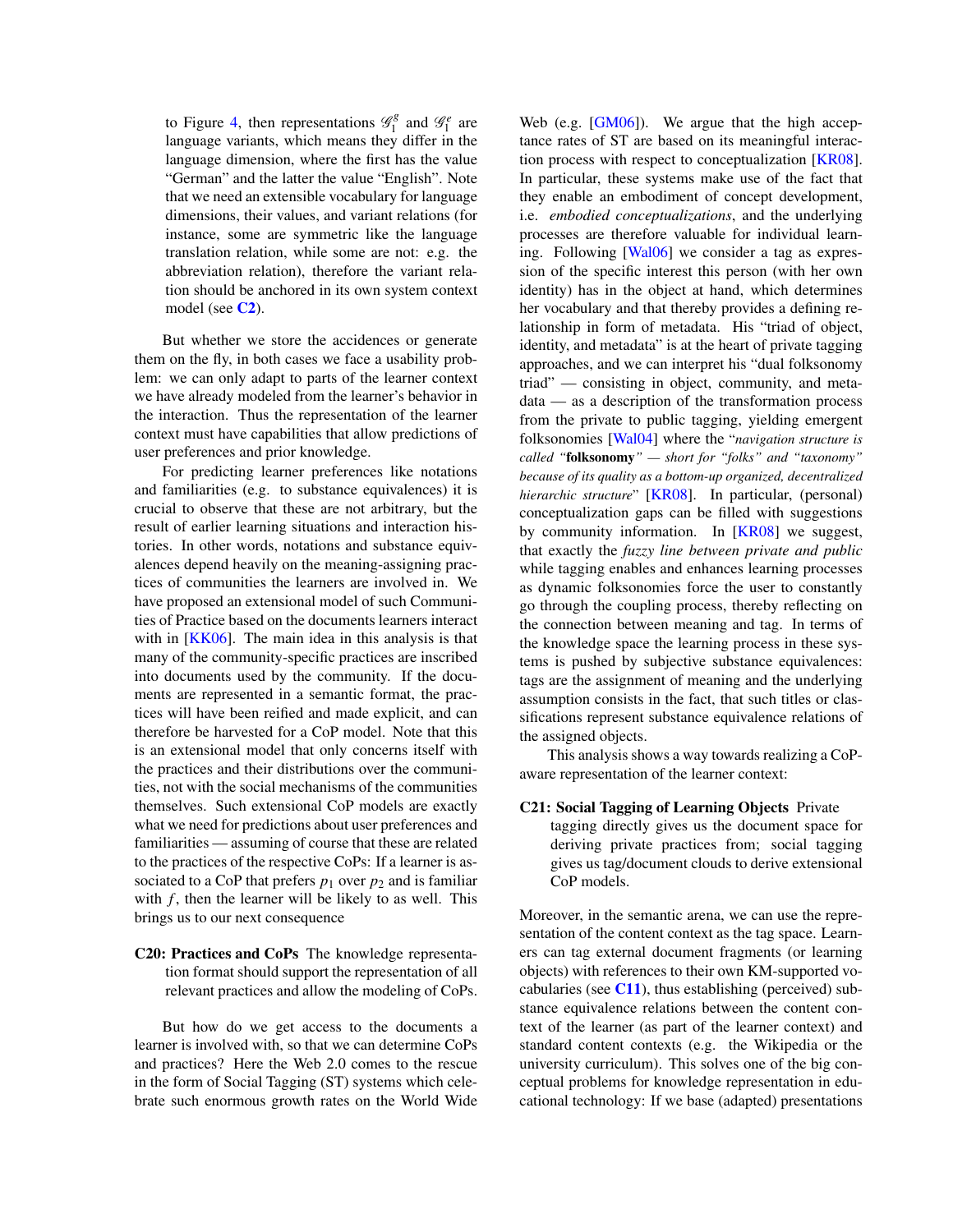of learning objects as a basis for learning, the learner appropriates these to form his (private) content context, how does this relate to the teacher's, the community's, or the curricular content context. The semantic ST triad (both in the primary as well in its dual form) give rise to a tight feedback loop that leads to semantic CoP-based folksonomies. Designers pay attention to their own or their intended CoP's underlying understanding of substance equivalences, as otherwise constitutive aspects of meaning might get lost in the transition. Moreover, it makes good sense to develop a model for CoPs that can be explicitly embedded in future semantic data formats to enable a broadened range of knowledge sharing practices crossing CoP boundaries. Note that a recognition of these substance equivalences will also enable ET systems to offer knowledge realized in an expert's CoP "X" fashion in a novice's CoP "Y" fashion, thereby strengthening their user-adaptability to support learning processes.

# 5. Towards Multi-Context Knowledge Representation for ET

We will now look at how the consequences identified in the last section can be *realized* in a knowledge representation format and how semantically enabled services can make use of the structures realizing them. We will base our discussion on our OMDoc format (Open Mathematical Documents) [\[Koh06c\]](#page-21-1), an XML-based content-oriented representation format for scientific documents, which is now used in a large set of projects in automated theorem proving [Mül06a], eLearning [\[MBG](#page-22-20)<sup>+</sup>03], eScience [\[HKS06\]](#page-20-21), document retrieval  $[K$06]$ , and in formal digital libraries  $[Log06]$ . Note that even though the OMDoc format is originally geared towards mathematical knowledge, the concepts carry much further. We view mathematics with its explicit structure and management of context as a test tube domain which allows us to identify the relevant representational primitives. Experience shows that these are applicable at least to the hard sciences: OMDoc has been used as-is for Computer Science course materials, extended to Physics [\[HKS06\]](#page-20-21), and a version for Chemistry is under development.

#### 5.1. OMDoc: Open Mathematical Documents

To understand the OMDoc format, we need to distinguish it from the two main paradigms, which essentially differ in the depth of modeling of the domain knowledge, in the coverage and scalability, and in the formalisms employed.

First, the *Semantic Web* [\[BL98\]](#page-20-22) is an approach that

should be web-scalable in principle. However, the underlying context knowledge must be provided in an ontology formalism like OWL [\[MvH04\]](#page-22-22). This representation format is intentionally limited in its semantic expressiveness, so that inference stays decidable and webscalable. Unfortunately, scientific knowledge can be only approximated very coarsely using this approach so far.

In contrast, the field of *Formal Methods* [\[Win90\]](#page-23-10) use semantic formats with highly expressive knowledge representation components. They are currently only used for security sensitive applications, such as formal program verification, since on the one hand they require the commitment to a particular logical system, and on the other hand the mathematical-logical formalization needed for formal verification is extremely timeconsuming.

In contrast to those, the structural/semantic approach taken by the OMDoc format does not require the full formalization of mathematical knowledge, but only the explicit markup of important structural properties. For instance, a statement will already be considered as "true" if there is a proof object that has certain structural properties, not only if there is a formally verifiable proof for it. Since the structural properties are logic-independent, a commitment to a particular logical system can be avoided without losing the automatic knowledge management, which is missing for semantically unannotated documents. Of course, OMDoc only supports structural plausibility checks for quality management instead of full verification. Work on the OMDoc format shows that most services in Knowledge Management do not need tedious formalization, but can be based on the structural/semantic level. It is a major aspect of our work that we do not take the all-or-nothing approach of Formal Methods where we either guarantee full correctness of a theorem, or do not give any support.

The OMDoc format builds on a semantic representation format for mathematical formulae (Open-Math objects  $[BCC^+04]$  $[BCC^+04]$  or Content MathML expressions  $[ABC+03]$  $[ABC+03]$ ) and extends this by an infrastructure for context and domain models. OMDoc uses a fourlayered structure model of knowledge.

Object level This represents objects such as complex numbers, derivatives, etc. for mathematics, molecules in chemistry, map specifiers for geo-sciences, or observables for physics. Semantic representation formats typically use functional characterizations that represent objects in terms of their logical structure, rather than specifying their presentation. This avoids ambiguities which would otherwise arise from domain specific representations.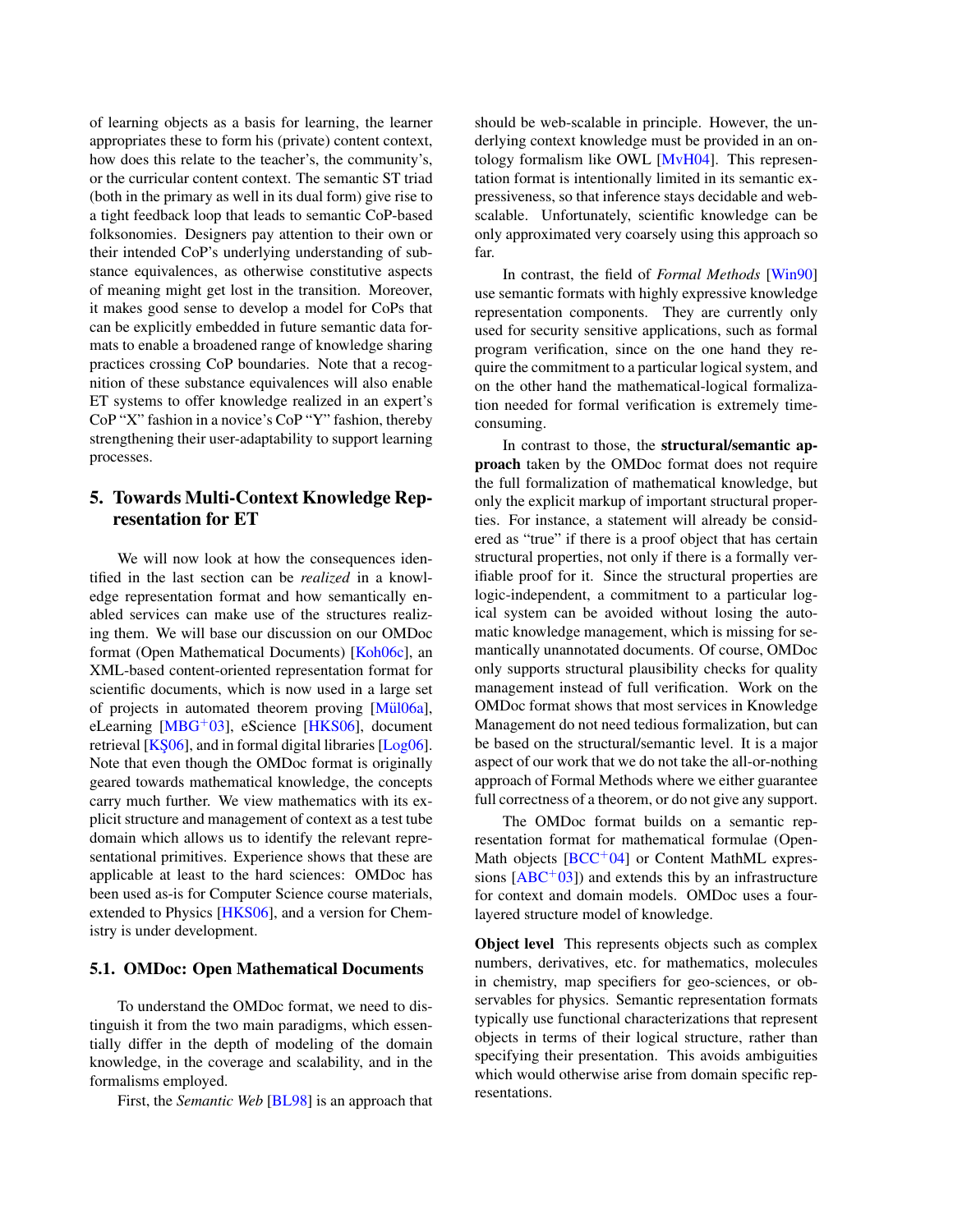Statement Level The (natural/social/technological) sciences are concerned with modeling knowledge about our environment, or more precisely, with statements about the objects in it. We can distinguish different types of statements, including model assumptions, their consequences, hypotheses, and measurement results. All of them have in common that they state relationships between objects and have to be verified or falsified in theories or experiments. Moreover, all these statements have a conventionalized structure, and a standardized set of relations among each other. For instance, a model is fully determined by its assumptions (also called *axioms*); all consequences are deductively derived from them (via *theorems* and *proofs*); hence, their experimental falsification uncovers false assumptions of the model. Proofs are only one example of *provenance information* that is encoded in the statement level, the trail from a measurement, via data processing, to presentation in a chart is another.

Theory/Context Level Representations always depend on the ontological context; even the meaning of a single symbol is determined by its context  $-$  e.g. the glyph *h* can stand for the height of a triangle or Planck's quantum of action — and depending on the current assumptions, a statement can be true or false. Therefore, the sciences (with mathematics leading the way) have formed the habit of fixing and describing the context of a statement. Unfortunately, the structure of these context descriptions remain totally implicit, and thus cannot be used for computer-supported management. Semantic representation formats make this structure explicit. For instance in mathematical logic, a theory is the deductive closure of a set of axioms, that is, the (in general infinite) set of logical consequences of the model assumptions. Even though in principle this fully explains the phenomenon of context, important aspects like the re-use of theories, knowledge inheritance, and the management of theory changes are disregarded completely. Hence, formalisms that have a context level use elaborate inheritance structures for theories, e.g. in the form of ontologies for the Semantic Web or as "algebraic specifications" in program verification.

Document Level The OMDoc format supports the separation documents into *narrative* and *content* layers according to Figure [9](#page-11-0) as described in section [4.](#page-9-0) We do not claim to have invented this concept, but the OMDoc format probably implements this idea in the cleanest way; see [\[Koh06c,](#page-21-1) [KMM07b\]](#page-21-12) for details.

An important trait of the four-layer language architecture is the inherent dependency loop between the object- and theory levels mediated by the statement level: The objects obtain their meaning from the theories in which their functional components are at home, and the theories are constituted by special statements, and in particular by the objects that are contained within these statements. Experience shows that the four-level hierarchy provides a good model of the "scientific method" and indeed the whole corpus of scientific knowledge. This structure implicitly pervades scientific discourse. Making these structures explicit allows for the mechanization and automation of Knowledge Management and the unambiguous, flexible communication of mathematical objects and knowledge that is needed for meaningful interoperability of software systems in science.

Of course, some of the features discussed here are not unique to OMDoc: for instance the format CNXML [\[HG07\]](#page-20-24) used by the CONNEXIONS project [\[Tea06\]](#page-23-7) covers the object-, documents-, and part of the statement layer introduced above. Similarly, the LATEX-based MMISS format  $[KBLL^+04]$  $[KBLL^+04]$  covers the statement- and (parts of) the context level. Finally, the OpenMath  $[BCC^+04]$  $[BCC^+04]$ , MathML  $[ABC^+03]$  $[ABC^+03]$ , and CML (Chemistry Markup Language)  $[MR<sup>+</sup>07]$  $[MR<sup>+</sup>07]$  provide strong object levels representation infrastructures specialized to their respective disciplines, and have a flexible mechanism of meaning assignment via a simple context layer.

#### <span id="page-15-0"></span>5.2. KM Formats and Knowledge Models

Note that all of the formats mentioned above integrate content, context, and document markup in the form of control sequences (e.g. as XML elements or LATEX macros) into natural language text. The specific markup reflects the various knowledge objects of the respective format and their relations among each other. We consider the knowledge model of the format (or format ontology<sup>[5](#page-15-1)</sup>) as primary, and the specifics of the implementation e.g. in XML elements and attributes as secondary. If the knowledge models of two KM formats are compatible, we can always translate them into each other. In Semantic Web Technology, existing document models like HTML are used for the representation of learning object documents and the RDF [\[LS99\]](#page-22-24) format is used to classify text fragments as knowledge objects and markup their relations: the text fragments are identified by URI references in subject/verb/object assertions (RDF triples) where the verb represents the intended relation. HENRY THOMPSON and DAVID MCKELVIE speak of standoff markup for this style

<span id="page-15-1"></span><sup>5</sup>We use this term for the (fixed set of) relations between the knowledge items identified by the KR format to distinguish it from the dynamic "domain ontology", which codifies the objects of the subject covered by the encoded learning objects.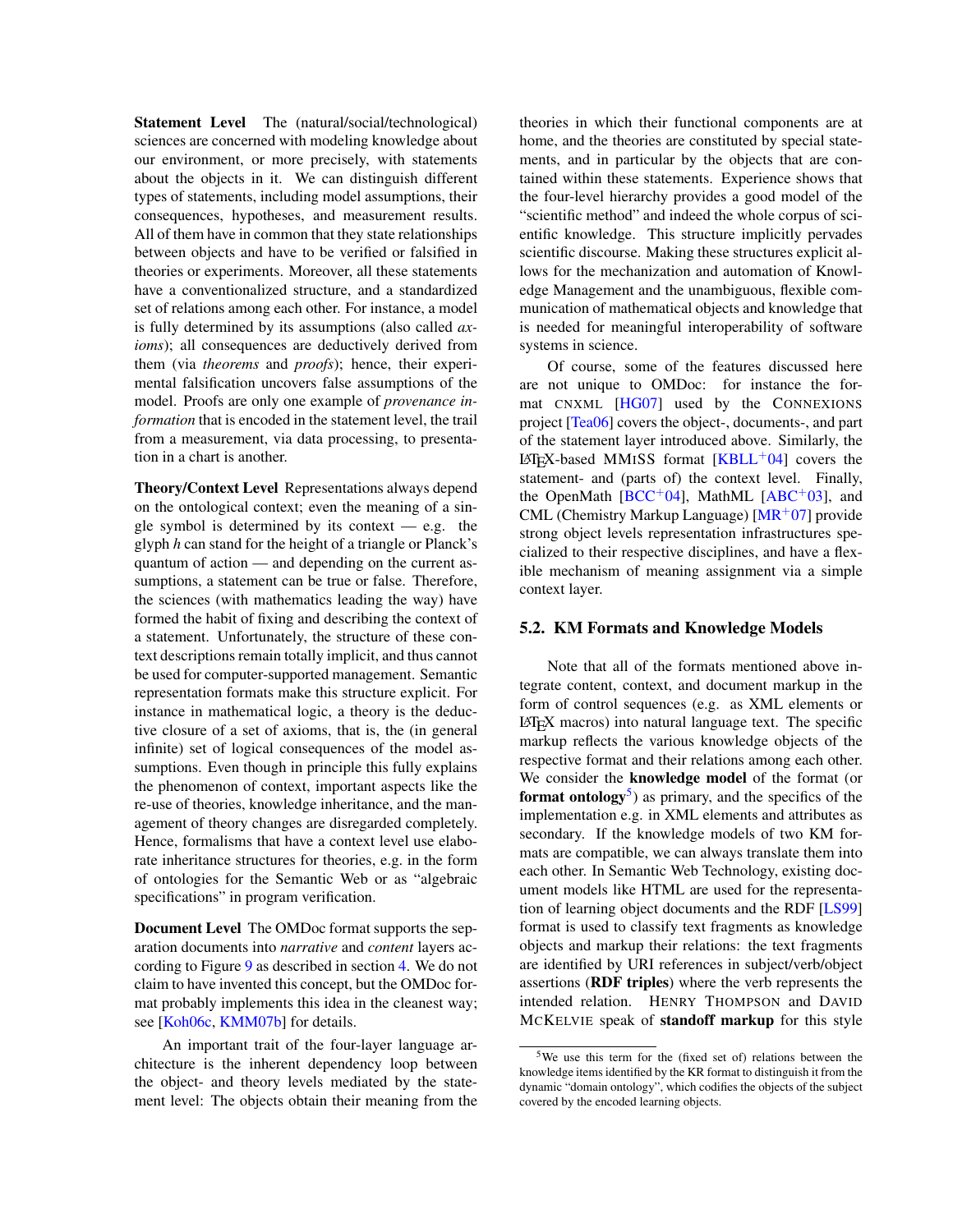of adding semantic information to documents externally [\[TM97\]](#page-23-11). The aspects of the format ontology that can be represented in a web ontology format like OWL [\[MvH04\]](#page-22-22) can be supported by general-purpose inference mechanisms. Note that the standoff and integrated styles for semantic markup are equivalent in expressivity and their differences largely pragmatic: the former can be added to read-only documents, while the latter is more likely to be adapted while changing the learning objects. As mentioned above, we view the main contribution of these formats in their knowledge model design; if a corresponding format ontology exists, a translation to a RDF/OWL-based implementation — we speak of **RDF** extraction — is a relatively trivial exercise.

### 5.3. OMDoc and the KR4ET Conditions

The OMDoc format is geared towards providing an explicit context model. It represents the relevant *domain knowledge* and supports machine-supported Knowledge Management through its explicit structure. We will now see how this allows to answer the conditions from section [4:](#page-9-0)

- ad [C1:](#page-9-3) Domain Context Modeling The OMDoc format provides a complex infrastructure for modeling context in "theories". These group concepts and statements that give them meaning, and structure the context into a definitional inheritance hierarchy. Any representation at the object and statement level is annotated with its "home theory", which furnishes the content context. At the object level, this principle is carried to the extreme: any symbol and concept is determined by its name and home theory; thus the context of an object is modeled as the (structured) collection of the home theories of the symbols and concepts occurring in its representation.
- ad [C2:](#page-9-2) System Context Modeling OMDoc theories are ontologically unconstrained and allow natural language for defining concepts, but the infrastructural aspects — e.g. *definiendum*, i.e. which concept is defined, the *definiens*, i.e. by what is it defined, and the relations to other concepts are marked up explicitly. Therefore there is no restriction on the type of material covered in the context.
- ad [C3:](#page-9-1) Context Flexibility OMDoc supports a notion of theory interpretations [\[FGT92,](#page-20-25) [RK08\]](#page-22-25) which allows concept interpretation via complex mappings and semantic views via "postulated theory

interpretations". Generally, we speak of theory interpretations, if all concepts and symbols of the source theory are interpreted by those of the target theory via the translation, and the translations of all model assumptions in the source theory are fulfilled in the target theory. For instance, unit conversions give rise to theory interpretations: take a function *f* that maps 100◦ Celsius to 212◦ Fahrenheit, then this induces a theory interpretation, since it maps the (defining) assumption that '*water boils at* 100◦*C*' to the (true) assertion that '*water boils at* 212◦*F*' (think of "Spaghetti Carbonara"). The setup of the OMDoc theory system guarantees that theory interpretations translate true statements in the source theory to true statements in the target theory, which makes them a semantically founded instrument for transporting insights between learning situations and for recontextualization. Note that such theory interpretations account for many of the substance equivalences; in our example the inverse function  $f^{-1}$  also induces a theory interpretation, so the 'Fahrenheit' and 'Celsius' theories are equivalent in substance.

- ad [C4:](#page-9-4) Granularity of Representation As we have seen above, OMDoc offers markup at four levels; on the object level every symbol in mathematical formulae can be semantically anchored.
- ad [C5:](#page-10-3) Referential Transparency Using the referential apparatus of the underlying XML format, OM-Doc allows *identifiers* and *names* on all semantically meaningful fragments. With this, we have two global (i.e. web-wide) referencing schemes at our disposal: the first allows referencing via standard Uniform Resource Locators (URLs), and the second gives us semantic referencing via *theory interpretation access paths*, see [\[RK08\]](#page-22-25) for details and an encoding of these via URIs.
- ad [C6:](#page-10-2) Ontological Transparency OMDoc can be viewed as an ontology language in itself. It can define symbols and concepts and specify their relations in OMDoc documents (content dictionaries). In this approach the OMDoc content dictionaries can directly be utilized as reified learner contexts via the learning paths that cover them.

#### ad [C7:](#page-10-4) Knowledge Object Portability

Representations of OMDoc learning objects are intrinsically portable, since all their contributions to and dependencies on context are made explicit by referential links; so they can be moved about, copied, and referenced without loss of content. Only theory-constitutive statements have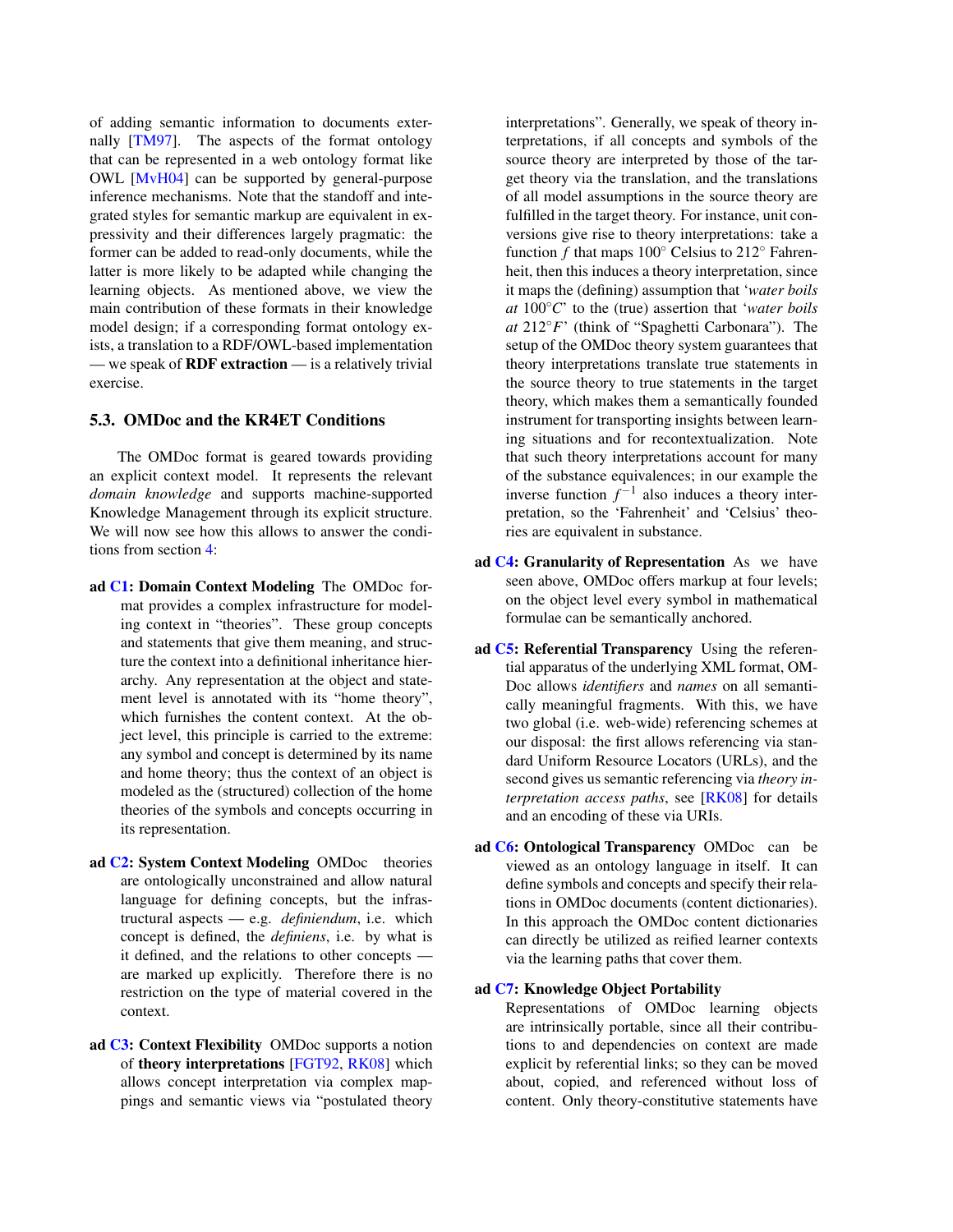to be contained in the theory-representation, since they directly determine the meaning, separating them from the theory would radically change meaning of the theory.

- ad [C8:](#page-10-1) Document Representation The OMDoc format provides a simple document markup language that allows to mark up generic document sectioning hierarchies and provides a subset of the HTML text structuring elements like lists, tables, etc. With the modular design of the OMDoc language it is simple to extend this to other document models if desired.
- ad [C9:](#page-10-5) Discourse-Level Content/Form Infrastructure Just as for content-based systems on the formula level, there are now ET systems that generate presentation markup from content markup, based on general presentation principles, also on this level. For instance, the ACTIVEMATH system  $[MAF<sup>+</sup>03]$  $[MAF<sup>+</sup>03]$  generates a simple narrative structure (the presentation; called a personalized book) from the underlying content structure (given in OMDoc) and a user model.

### ad [C10:](#page-11-2) Path-Level Content/Form Infrastructure

- The OMDoc format itself only supports this by supplying the necessary preconditions: the document-level content/form infrastructure (cf. [C9](#page-10-5)) and the fine-grained content markup (cf.  $C4$ ). In analogy to the object-level notation definitions, which specify notation definitions using content markup patterns to trigger specific presentations [\[KLR07\]](#page-21-17), we need statement- and even theory-level patterns for path-level document generation. But these are much more difficult to support as the knowledge objects and their didactic relations may be scattered over the content commons. Current applications that support path-level document generation [\[LMU01\]](#page-22-26) hard-code the matching in the generation algorithm. To arrive at a scalable system we need an effective query language and content retrieval system that takes all four levels of modeling into account. We are currently working on the OMBASE system based on distributed XML database technology with the hope of achieving this.
- ad [C11:](#page-11-1) Terminological Extensibility OMDoc provides statement-level elements for defining object concepts and symbols, essentially enabling the authors to extend the vocabularies needed to describe objects, their properties and behaviors in *content dictionaries*, i.e. special OMDoc documents optimized as ontological references.

Note that learning materials often take the form of content dictionaries by their very nature.

- ad [C12:](#page-11-3) Management of Change The dependency relations induced by theory interpretations and occurrences of symbols and concepts in statements as well as objects can be used for a semantically motivated management of change and distributed collaboration, which propagates changes along semantic relations.
	- For instance, if we change a concept definition in one learning object, then this affects all the learning objects that depend on it (their foundation und thus their meaning has changed). The conservative solution, i.e. to declare the changed learning object as a new knowledge item, leads to drastically weakened reuse factor violating [C16](#page-12-0). In knowledge collections encoded in OMDoc we can make use of the dependency relation to propagate the potential effects of changes (or more pragmatically non-interference of changes). We can finetune change propagation by semantically classifying changes, as certain document and content dependency relations are blind against certain classes of changes; see [Mül06b] for details.
- ad [C13:](#page-12-1) Semantics as Upgrade Like many other XML-based representation formats, OMDoc employs semantic annotations to mark up the semantic relations of text elements. In contrast to many formal approaches this leaves the choice of the depth of markup to the user. For instance, existing course materials can be migrated to a semantic collection of learning objects using an *invasive editor* [\[Koh05b\]](#page-21-9) for OMDoc, e.g. the CPOINT system [\[Koh06a\]](#page-21-18) for MS PowerPoint, or the ST<sub>EX</sub> system [\[Koh07\]](#page-21-19), a semantic variant of LATEX that supports translation to OMDoc.
- ad [C14:](#page-12-2) Graded Functionality In OMDoc-based systems grading is a simple consequence of the fact that the language primitives are largely orthogonal, hence do not interact, and are implemented modularly in the language. Therefore each of the answers to the consequences above only depends on a minimal set of representation requirements.
- ad [C15:](#page-12-3) Semantic Integration As OMDoc allows formal annotations, OWL statements can be embedded into OMDoc documents and then harvested by web applications  $[Br\ddot{o}07]$ . The integrated approach to ontologies is on marked contrast to web ontology languages like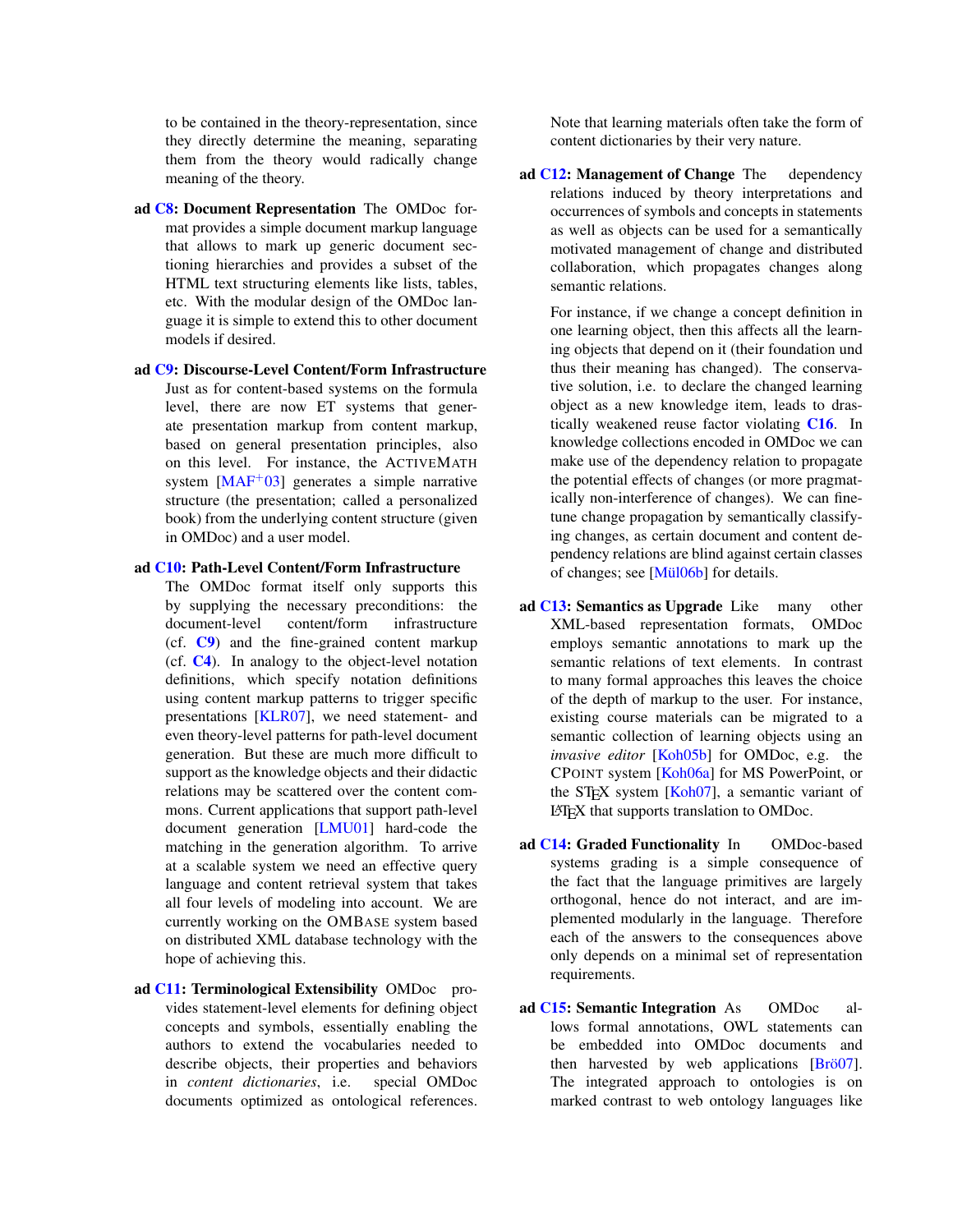OWL [\[MvH04\]](#page-22-22), which specify ontological relations between web resources outside the resources themselves. Moreover, the ontological relations can be exported in the presented learning objects in the form of RDFA annotations, which reference the OMDoc system ontology [\[Lan07a\]](#page-21-20). From a practical perspective note that in the integrated approach ontological information is less likely to become out of sync with the underlying learning objects.

ad [C16:](#page-12-0) Structure Sharing OMDoc represents scientific objects like mathematical formulae, chemical molecules, or code fragments as content representations and supplies declarative notation definitions. This measure alone directly supports the reuse of learning objects for different user communities and across learning paths, as resolves the well-known notation hurdles for reuse. For instance a mathematician can now reuse learning objects authored by an electrical engineer even though the former uses *i* for the imaginary unit of the complex numbers while the latter uses *j*. Intuitively, this approach explicitly represents objects that are as far to the left as possible in local knowledge spaces like the one in Figure [5.](#page-4-1) As these fix a minimal amount of accidences, adaption is just concretization.

OMDoc also supports reuse and sharing at a higher level by the theory interpretations mentioned above: learning objects can be re-interpreted for reuse in different contexts. Coupled with knowledge representation using the "little theories" approach [\[FGT92\]](#page-20-25), this is a surprisingly powerful but principled reuse infrastructure, which is based on the reification of substance equivalences as theory interpretations.

- ad [C17:](#page-12-4) Notation Definitions The OMDoc format has an embedded language for notation definitions, which has recently been extended for the upcoming OMDoc1.8 in [\[KLR07\]](#page-21-17). With these we can generate any of these from the OpenMath or content MathML representation in OMDoc.
- ad [C18:](#page-12-5) Substance Equivalences Substance Equivalences at the statement levels can be represented by the special alternative relation in OMDoc. This allows to mark statement-level constructs as substance-equivalent, iff their logical equivalence can be proved in the system. Alternative definitions provide substance equivalences at the objectlevel, and theory morphisms at the theory level.

#### ad [C19:](#page-12-6) Variant Relations and Dimensions

OMDoc1.2 only supports a very limited set of variant relations: language translations for natural language content, and logical system variants in formal content: variants are siblings in superordinate statements, the variant dimensions are specified by the xml:id and the system attributes respectively. For OMDoc1.8 we are working on a variants module along the lines of [C19](#page-12-6), see [\[KMM07a\]](#page-21-21) for details.

- ad [C20:](#page-13-0) Practices and CoPs OMDoc1.2 does not support CoPs, but does model some mathematical practices that can be used to identify CoPs and that allow collections of OMDoc documents to serve as an extensional CoP models [\[KK06\]](#page-21-13). For OMDoc1.8, we are currently extending the infrastructure for CoP modeling; see [Mül07] for first results.
- ad [C21:](#page-13-1) Social Tagging of Learning Objects The OMDoc1.2 does supports semantic social tagging by offering fine grained identification and markup for text fragments that can be tagged. For OMDoc1.8, we are currently experimenting with semantic tagging schemes in the Panta Rhei system, a community-aware OMDoc reader [\[MK07\]](#page-22-29), and we will include a first tagging scheme that supports the evolution of "semantic folksonomies" in OMDoc1.8.

The OMDoc format represents only one set of concrete design decisions. Systems like CNXML [\[HG07\]](#page-20-24) used by the CONNEXIONS project [\[Tea06\]](#page-23-7) are based on a different set. Figure [10](#page-19-1) gives an overview over the situation with respect to the KR4ET conditions. Note that in the last column we have added the pure Semantic Web approach — i.e. without a knowledge model expressed in a format ontology — as a baseline for the comparison (see section [5.2](#page-15-0) for a discussion) so that we can pinpoint the contribution of the other format's knowledge model.

# 6. Conclusion

In this paper we have tried to understand semantic technologies for education from a foundational perspective. We take the term 'semantics' to mean "based on a collection of reified knowledge objects whose context and relation among each other are explicitly represented". In this view, the interplay of educational technologies and knowledge representation becomes central. Moreover, in this symbiosis, KM has to support the Knowledge Management needs of ET systems to support them in their intended functionality. Therefore we have (re)-evaluated the notions of 'semantics',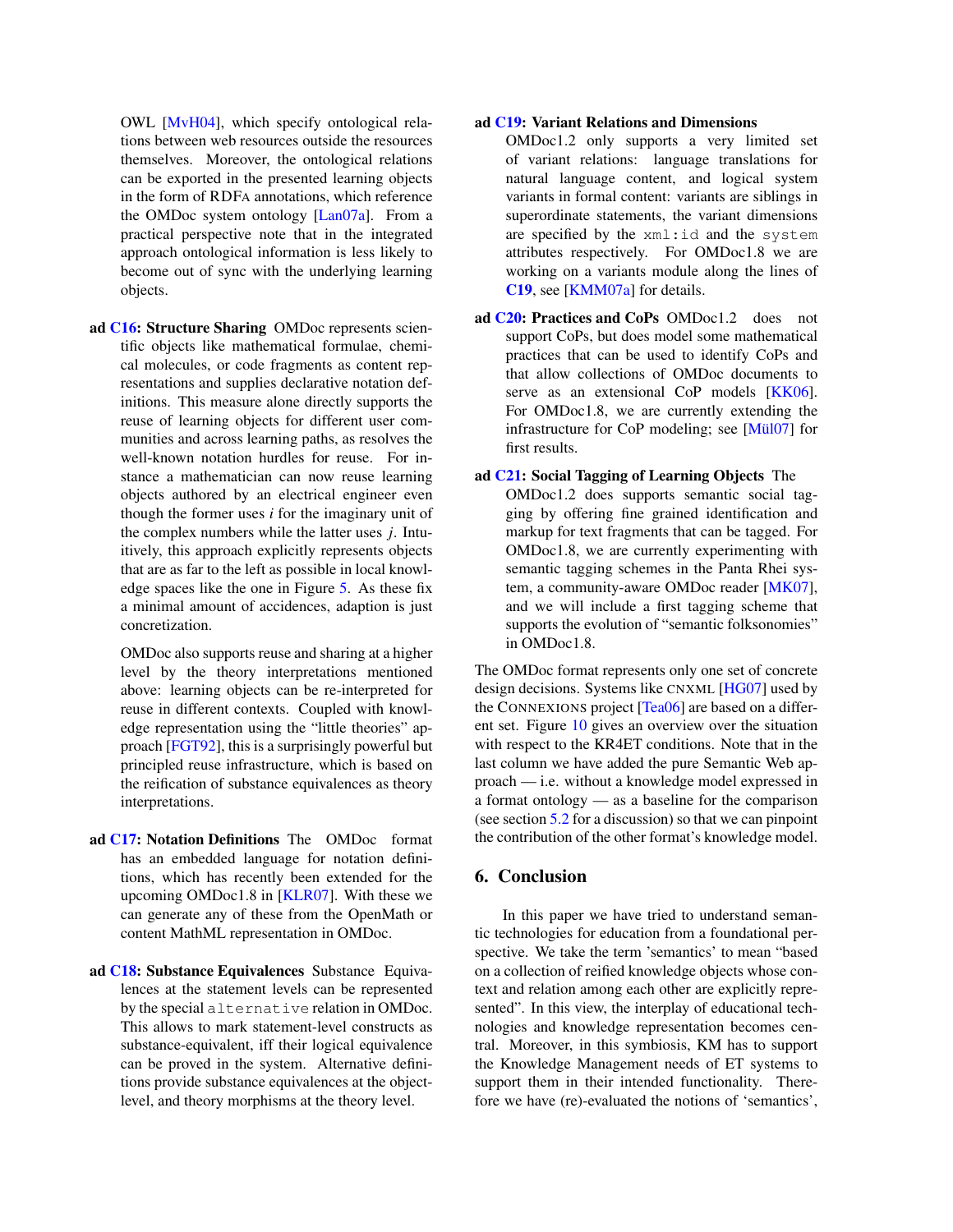| Cond                                                                                                                                   | Title                                       | OMDoc1.2 | OMDoc1.8  | <b>CNXML</b> | <b>RDF/OWL</b> |
|----------------------------------------------------------------------------------------------------------------------------------------|---------------------------------------------|----------|-----------|--------------|----------------|
| C1                                                                                                                                     | Domain Context Modeling                     | $+$      | $\ddot{}$ | $^{+}$       | $+$            |
| C <sub>2</sub>                                                                                                                         | <b>System Context Modeling</b>              | $+$      | $+$       | 士            | $+$            |
| C <sub>3</sub>                                                                                                                         | <b>Context Flexibility</b>                  | $+$      | $+$       | $+$          |                |
| C <sub>4</sub>                                                                                                                         | <b>Granularity of Representation</b>        | $+$      | $+$       | $+$          | $+$            |
| $\overline{\text{C5}}$                                                                                                                 | Referential Transparency                    | 士        | $+$       | $+$          | $+$            |
| C6                                                                                                                                     | <b>Ontological Transparency</b>             | $+$      | $+$       | $+$          | $+$            |
| C7                                                                                                                                     | Knowledge Object Portability                | $+$      | $+$       |              |                |
| C8                                                                                                                                     | <b>Document Representation</b>              | $+$      | $+$       | $+$          |                |
| C9                                                                                                                                     | Discourse-Level Content/Form Infrastructure | $+$      | $+$       | 士            | na             |
| $\overline{C10}$                                                                                                                       | Path-Level Content/Form Infrastructure      |          |           |              |                |
| $\overline{C11}$                                                                                                                       | Terminological Extensibility                | $+$      | $+$       | $+$          | $+$            |
| $\overline{C12}$                                                                                                                       | Management of Change                        | $+$      | $+$       |              | na             |
| $\overline{C13}$                                                                                                                       | Semantics as Upgrade                        | $+$      | $+$       | $+$          | na             |
| $\overline{C14}$                                                                                                                       | <b>Graded Functionality</b>                 | $+$      | $+$       |              |                |
| $\overline{C15}$                                                                                                                       | Semantic Integration                        | $+$      | $+$       |              | $+$            |
| C16                                                                                                                                    | <b>Structure Sharing</b>                    | $+$      | $+$       | $\pm$        | na             |
| $\overline{C17}$                                                                                                                       | <b>Notation Definitions</b>                 | $+$      | $+$       |              | na             |
| C18                                                                                                                                    | <b>Substance Equivalences</b>               | 士        | $+$       | $\equiv$     |                |
| C19                                                                                                                                    | Variant Relations and Dimensions            |          | $+$       |              | na             |
| C20                                                                                                                                    | Practices and CoPs                          |          | $+$       |              | na             |
| C <sub>21</sub>                                                                                                                        | Social Tagging of Learning Objects          |          | $+$       | $\pm$        | na             |
| KR4ET support: $+ \triangleq$ full, $- \triangleq$ none, $\pm \triangleq$ partial, na $\triangleq$ not applicable (no format ontology) |                                             |          |           |              |                |

<span id="page-19-1"></span>**Figure 10. Language Comparison**

'knowledge', and 'learning' with respect to their role for learning materials in ET, and how they interact with the contexts involved in the interaction process. Much of this analysis has crystallized around the notions of user/learner/interaction context and a structured knowledge/learning space which clarifies the roles of the content/form distinction, both of which are at the heart of semantic technologies. The provisioning of learneradapted learning materials can now be seen as a process of choosing coherent learning paths in this (largely virtual) space of alternatives. From this analysis we have distilled a collection of twenty one conditions which an ideal knowledge representation format should meet to allow a content commons that is suitable to support semantic ET systems.

Note that we have only analyzed the KR/ET interaction from an information-theoretic point of view to be able to control the complexity of the issue. We analyze what information an ideal KR format has to represent for ET applications. We do not specify what the ideal KR format should look like, as we believe that there are a lot of ways to fulfil the conditions. These KR4ET conditions also do not suggest how a Knowledge Management system should implement the functionality to manage a content commons. We are currently experimenting with invasive editors for the MS

office suite  $[Koh05b]$  and LAT<sub>E</sub>X  $[Koh07]$ , a semantic wiki [\[Lan07b,](#page-21-22) [LK07\]](#page-21-23), and a community-based forum [\[MK07\]](#page-22-29), which share OMDoc as a common KR format and are based on a shared knowledge base back end. This KR-based approach is already yielding useful synergies at the system implementation level. These allow us to experiment more readily with competing system designs which we can evaluate and compare to obtain better semantic ET systems.

We expect that the abstract formulation of the KR needs of ET systems in the form of the 21 KR4ET conditions will allow us to make different KR-based ET systems more comparable, creating a similar synergy/competition situation. We also hope that an evaluation of the underlying KR via the KR4ET conditions will prompt KM system designers to complete their systems with the functionalities they are still missing.

# References

<span id="page-19-0"></span>[ABC+03] Ron Ausbrooks, Stephen Buswell, David Carlisle, Stephane Dalmas, Stan Devitt, An- ´ gel Diaz, Max Froumentin, Roger Hunter, Patrick Ion, Michael Kohlhase, Robert Miner, Nico Poppelier, Bruce Smith, Neil Soiffer, Robert Sutor, and Stephen Watt. Mathematical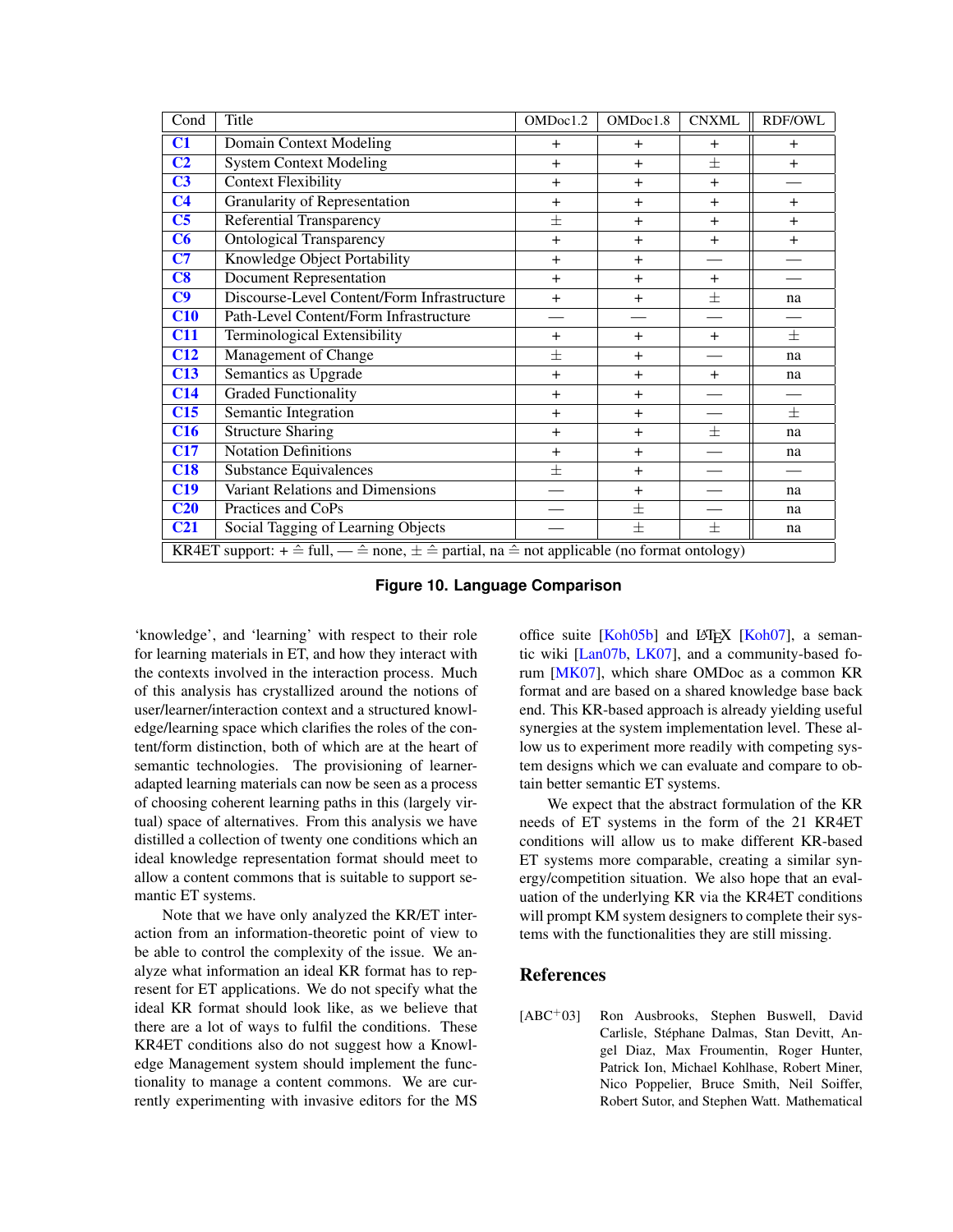Markup Language (MathML) version 2.0 (second edition). W3C recommendation, World Wide Web Consortium, 2003. Available at <http://www.w3.org/TR/MathML2>.

- <span id="page-20-14"></span>[Ack04] Edith K. Ackermann. Constructing knowledge and transforming the world. In M. Tokoro and L.Steels, editors, *A learning zone of one's own: Sharing representations and flow in collaborative learning environments*, volume 1, pages 15–37. IOS Press, 2004.
- <span id="page-20-23"></span>[BCC+04] Stephen Buswell, Olga Caprotti, David P. Carlisle, Michael C. Dewar, Marc Gaetano, and Michael Kohlhase. The Open Math standard, version 2.0. Technical report, The Open Math Society, 2004. [http://www.openmath.](http://www.openmath.org/standard/om20) [org/standard/om20](http://www.openmath.org/standard/om20).
- <span id="page-20-7"></span>[BD00] John Seely Brown and Paul Duguid. *The Social Life of Information*. Harvard Business School Press, 2000.
- <span id="page-20-8"></span>[Bel05] Johannes Bellmann. Selektion und Anpassung: Lerntheorien im Umfeld von Evolutionstheorie  $i$ und Pragmatismus. *Zeitschrift für Pädagogik*, 49. Beiheft(51):62–76, April 2005.
- <span id="page-20-27"></span>[BF06] Jon Borwein and William M. Farmer, editors. *Mathematical Knowledge Management, MKM'06*, number 4108 in LNAI. Springer Verlag, 2006.
- <span id="page-20-22"></span>[BL98] Tim Berners-Lee. The semantic web, 1998. Available at [http://www.w3.org/](http://www.w3.org/DesignIssues/Semantic.html) [DesignIssues/Semantic.html](http://www.w3.org/DesignIssues/Semantic.html), seen July 2006.
- <span id="page-20-1"></span>[BLHL01] Tim Berners-Lee, James Hendler, and Ora Lassila. The semantic web: A new form of web content that is meaningful to computers will unleash a revolution of new possibilities. *Scientific American Online*, 05 2001. viewed at 2005-09-26.
- <span id="page-20-26"></span>[Brö07] Matthias Bröcheler. The mathematical semantic web. Bachelor's thesis, Computer Science, Jacobs University, Bremen, 2007.
- <span id="page-20-18"></span>[Bru77] Jerome Bruner. *The Process of Education*. Harvard University Press, 196o,1977.
- <span id="page-20-0"></span>[CoS94] National Research Council and National Academy of Sciences. *Information Technology in the Service Society*. National Academies Press, 1994. ISBN 0309048761.
- <span id="page-20-15"></span>[Dew33] John Dewey. *Experience and Education*. New York: Macmillan, 1933.
- <span id="page-20-2"></span>[DI05] Patrick Dunn and Mark Iliff. At cross purposes: Why e-learning and knowledge management dont get along. Online at [http:](http://www.learninglight.eu) [//www.learninglight.eu](http://www.learninglight.eu), viewed at 2007/07/04, 2005. Learning Light.
- <span id="page-20-9"></span>[Doe] Beat Doebe. Pedagogical theories. Online at [http://beat.doebe.li/](http://beat.doebe.li/bibliothek/f00048.html) [bibliothek/f00048.html](http://beat.doebe.li/bibliothek/f00048.html).
- <span id="page-20-13"></span>[Dou03] Paul Dourish. *Where the Action Is: The Foundations of Embodied Interaction*. MIT Press,

2003.

- <span id="page-20-11"></span>[Dow04] Stephen Downes. Reusable media, social software and openness in education. Online at [http://www.downes.ca/post/](http://www.downes.ca/post/7804) [7804](http://www.downes.ca/post/7804), September 2004. Seen on 2007-11-12.
- <span id="page-20-19"></span>[Dow05] Stephen Downes. E-learning 2.0. Online at [http://elearnmag.org/subpage.](http://elearnmag.org/subpage.cfm?section=articles\&article=29-1) [cfm?section=articles\&article=](http://elearnmag.org/subpage.cfm?section=articles\&article=29-1) [29-1](http://elearnmag.org/subpage.cfm?section=articles\&article=29-1), 2005. eLearn Magazine.
- <span id="page-20-6"></span>[DP98] Thomas H. Davenport and Laurence Prusak. *Working Knowledge*. Harvard Business School Press, 2000 edition, 1998.
- <span id="page-20-10"></span>[dS05] Clarisse Sieckenius de Souza. *The Semiotic Engineering of Human-Computer Interaction*. MIT Press, 2005.
- <span id="page-20-4"></span>[FB04] Jodi Forlizzi and Katja Battarbee. Understanding experience in interactive systems. In *DIS '04: Proceedings of the 5th conference on Designing interactive systems*, pages 261–268, New York, NY, USA, 2004. ACM.
- <span id="page-20-25"></span>[FGT92] William Farmer, Josuah Guttman, and Xavier Thayer. Little theories. In D. Kapur, editor, *Proceedings of the 11th Conference on Automated Deduction*, volume 607 of *LNCS*, pages 467–581, Saratoga Springs, NY, USA, 1992. Springer Verlag.
- <span id="page-20-16"></span>[FS88] R. M. Felder and L. K. Silverman. Learning and teaching styles in engineering education. In *Engineering Education*, volume 78, pages 674– 681, 1988.
- <span id="page-20-5"></span>[GJ02] William S. Green and Patrick W. Jordan, editors. *Pleasure With Products: Beyond Usability*. London and New York: Taylor & Francis, 2002.
- <span id="page-20-20"></span>[GM06] Laura Gordon-Murnane. Social bookmarking, folksonomies, and web 2.0 tools. *Searcher Mag Database Prof*, 14(2):26–38, 2006.
- <span id="page-20-3"></span>[Hei99] Helmut Heid. Über die Vereinbarkeit individueller Bildungsbedürfnisse und betrieblicher Qualifikationsanforderungen. *Zeitschrift fur¨ Pädagogik*, 2:231–244, march/april 1999.
- <span id="page-20-24"></span>[HG07] Brent Hendricks and Adan Galvan. The Connexions Markup Language (CNXML). [http://cnx.org/aboutus/](http://cnx.org/aboutus/technology/cnxml/) [technology/cnxml/](http://cnx.org/aboutus/technology/cnxml/), 2007. Seen June 2007.
- <span id="page-20-28"></span>[Hin07] Alexander Hinneburg, editor. *Wissens- und Erfahrungsmanagement LWA (Lernen, Wissensentdeckung und Adaptivitat) conference ¨ proceedings*, 2007.
- <span id="page-20-21"></span>[HKS06] Eberhard Hilf, Michael Kohlhase, and Heinrich Stamerjohanns. Capturing the content of physics: Systems, observables, and experiments. In Borwein and Farmer [\[BF06\]](#page-20-27).
- <span id="page-20-12"></span>[Hol95] Klaus Holzkamp. *Lernen: Subjektwissenschaftliche Grundlegung*. Campus Verlag, 1995.
- <span id="page-20-17"></span>[Jor02] Patrick W. Jordan. *Pleasure With Products:*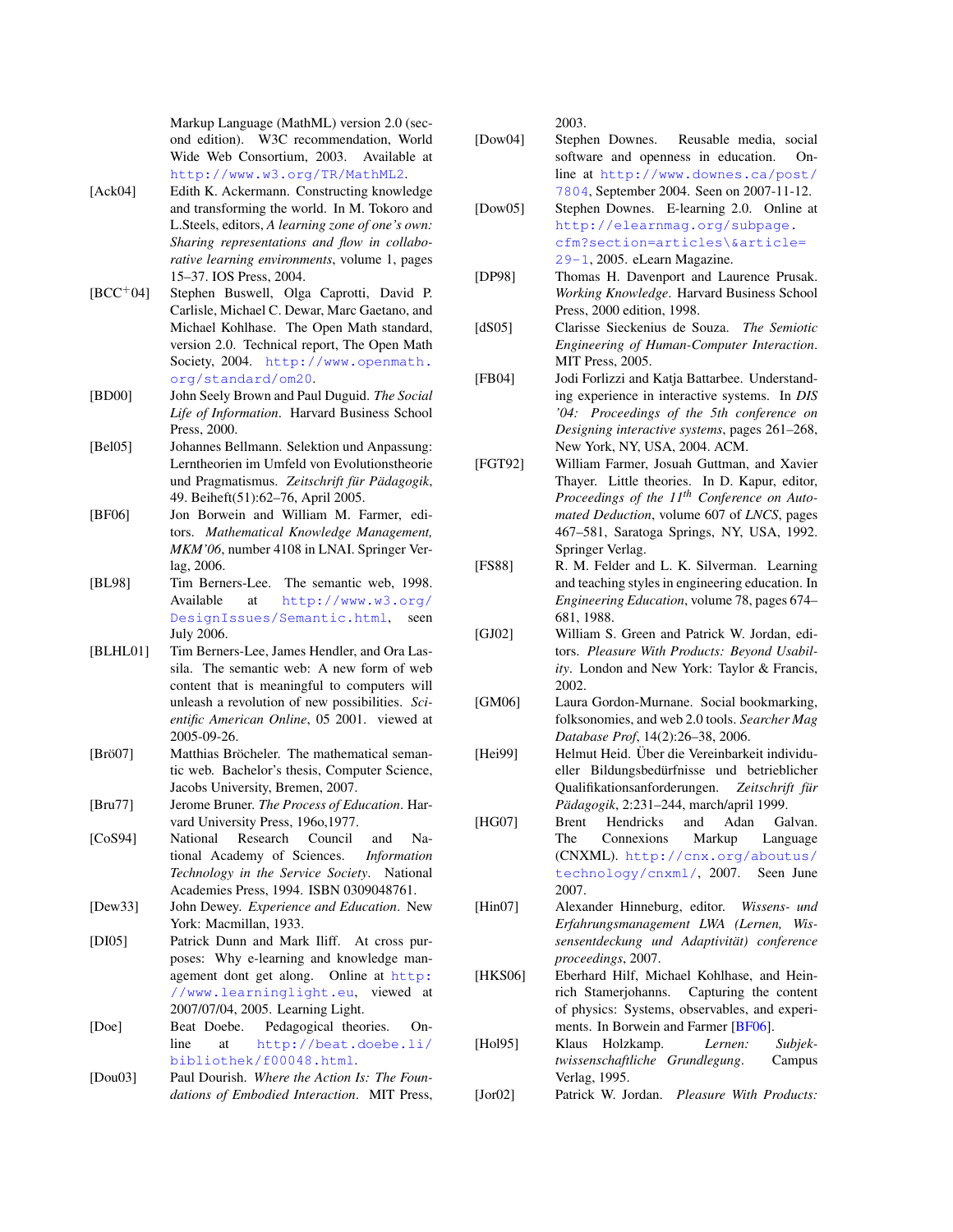*Beyond Usability*, chapter The Personalities of Products, pages 19–47. London and New York: Taylor & Francis, 2002.

- <span id="page-21-6"></span>[Jün04] Sebastian Jünger. Selbstorganisation, Lernkul*tur und Kompetenzentwicklung: Theoretische Bedingungsverhaltnisse und praktische ¨ Gestaltungsmoglichkeiten ¨* . Deutscher Universitätsverlag, 2004.
- <span id="page-21-7"></span>[Kap06] Mitchell Kapor. *Bringing Design to Software*, chapter A Software Design Manifesto, pages 1–9. Addison-Wesley, 1996 (2006).
- <span id="page-21-16"></span> $[KBLL<sup>+</sup>04]$  Bernd Krieg-Brückner, Arne Lindow, Christoph Lüth, Achim Mahnke, and George Russell. Semantic interrelation of documents via an ontology. In G. Engels and S. Seehusen, editors, *DeLFI 2004*, volume P-52 of *LNI*, pages 271–282. Springer-Verlag, 2004.
- <span id="page-21-5"></span>[KK05] Andrea Kohlhase and Michael Kohlhase. An exploration into the mathematical knowledge space. In Michael Kohlhase, editor, *Mathematical Knowledge Management, MKM'05*, number 3863 in LNAI. Springer Verlag, 2005.
- <span id="page-21-13"></span>[KK06] Andrea Kohlhase and Michael Kohlhase. Communities of Practice in MKM: An Extensional Model. In Borwein and Farmer [\[BF06\]](#page-20-27), pages 179–193.
- <span id="page-21-17"></span>[KLR07] Michael Kohlhase, Christoph Lange, and Florian Rabe. Presenting mathematical content with flexible elisions. In Olga Caprotti, Michael Kohlhase, and Paul Libbrecht, editors, *OpenMath/ JEM Workshop 2007*, 2007.
- <span id="page-21-21"></span>[KMM07a] Michael Kohlhase, Achim Mahnke, and Christine Müller. Managing variants in document content and narrative structures. In Hinneburg [\[Hin07\]](#page-20-28), pages 324–229.
- <span id="page-21-12"></span>[KMM07b] Michael Kohlhase, Christine Müller, and Normen Müller. Documents with flexible notation contexts as interfaces to mathematical knowledge. In Paul Libbrecht, editor, *Mathematical User Interfaces Workshop 2007*, 2007.
- <span id="page-21-11"></span>[Koh05a] Andrea Kohlhase. Cpoint, 2005. http://kwarc.info/projects/CPoint/.
- <span id="page-21-9"></span>[Koh05b] Andrea Kohlhase. Overcoming proprietary hurdles: Cpoint as invasive editor. In Fred de Vries, Graham Attwell, Raymond Elferink, and Alexandra Tödt, editors, Open Source for *Education in Europe: Research and Practise*, pages 51–56. Open Universiteit of the Netherlands, Heerlen, 2005.
- <span id="page-21-18"></span>[Koh06a] Andrea Kohlhase. *An OMDoc Editor in MS PowerPoint*, chapter 26.14, pages 301–305. Springer Verlag, 2006.
- <span id="page-21-10"></span>[Koh06b] Andrea Kohlhase. The User as Prisoner: How the Dilemma Might Dissolve. In Martin Memmel, Eric Ras, and Stephan Weibelzahl, editors, *2nd Workshop on Learner Oriented Knowledge Management & KM Oriented e-Learning*, pages 26–31, 2006. Online Proceedings at

[http://cnm.open.ac.uk/projects/](http://cnm.open.ac.uk/projects/ectel06/pdfs/ECTEL06WS68d.pdf) [ectel06/pdfs/ECTEL06WS68d.pdf](http://cnm.open.ac.uk/projects/ectel06/pdfs/ECTEL06WS68d.pdf).

- <span id="page-21-1"></span>[Koh06c] Michael Kohlhase. OMDOC *– An open markup format for mathematical documents [Version 1.2]*. Number 4180 in LNAI. Springer Verlag, 2006.
- <span id="page-21-19"></span>[Koh07] Michael Kohlhase. sTEX: Using TEX/LATEX as a semantic markup format. Manuscript, submitted to "Mathematics in Computer Science", Special Issue on "Management of Mathematical Knowledge", 2007.
- <span id="page-21-2"></span>[Kon01] Tony Kontzer. Management legend: Trust never goes out of style. Online at [http:](http://www.callcentermagazine.com/article/IWK20010604S0011) [//www.callcentermagazine.com/](http://www.callcentermagazine.com/article/IWK20010604S0011) [article/IWK20010604S0011](http://www.callcentermagazine.com/article/IWK20010604S0011), June 2001. Seen on 2007-10-26.
- <span id="page-21-3"></span>[Kor05] Klaus Kornwachs. Knowledge + skills + "x". In Klaus-Dieter Althoff, Andreas Dengel, Ralph Bergmann, Markus Nick, and Thomas Roth-Berghofer, editors, *Professional Knowledge Management 2005*, number 3782 in LNCS. Springer Verlag, 2005.
- <span id="page-21-14"></span>[KR08] Andrea Kohlhase and Milena Reichel. Embodied conceptualizations: Social tagging and elearning. *International Journal of Web-Based Learning and Teaching Technologies*, (1):58– 67, January-March 2008. In Press.
- <span id="page-21-8"></span>[Kri06] Klaus Krippendorf. *The Semantic Turn: A New Foundation for Design*. CRC, Taylor and Francis, 2006.
- <span id="page-21-15"></span>[KŞ06] Michael Kohlhase and Ioan Şucan. A search engine for mathematical formulae. In Tetsuo Ida, Jacques Calmet, and Dongming Wang, editors, *Proceedings of Artificial Intelligence and Symbolic Computation, AISC'2006*, number 4120 in LNAI, pages 241–253. Springer Verlag, 2006.
- <span id="page-21-4"></span>[Lam02] Patrick Lambe. The autism of knowledge management. Online at [http://greenchameleon.com/](http://greenchameleon.com/thoughtpieces/autism.pdf) [thoughtpieces/autism.pdf](http://greenchameleon.com/thoughtpieces/autism.pdf), 2002. Seen on 2007-10-24.
- <span id="page-21-20"></span>[Lan07a] Christoph Lange. The OMDoc document ontology. web page at [http://kwarc.info/](http://kwarc.info/projects/docOnto/omdoc.html) [projects/docOnto/omdoc.html](http://kwarc.info/projects/docOnto/omdoc.html), seen November 2007.
- <span id="page-21-22"></span>[Lan07b] Christoph Lange. SWIM: A semantic wiki for mathematical knowledge management. web page at [http://kwarc.info/](http://kwarc.info/projects/swim/) [projects/swim/](http://kwarc.info/projects/swim/), seen August 2007.
- <span id="page-21-0"></span>[Lie06] Konrad P. Liessmann. *Theorie der Unbildung. Die Irrtumer der Wissensgesellschaft ¨* . Zsolnay, 2006.
- <span id="page-21-23"></span>[LK07] Christoph Lange and Michael Kohlhase. A Semantic Wiki for Mathematical Knowledge Management. In *Emerging Technologies for Semantic Work Environments: Techniques, Methods, and Applications*. Idea Group, 2007.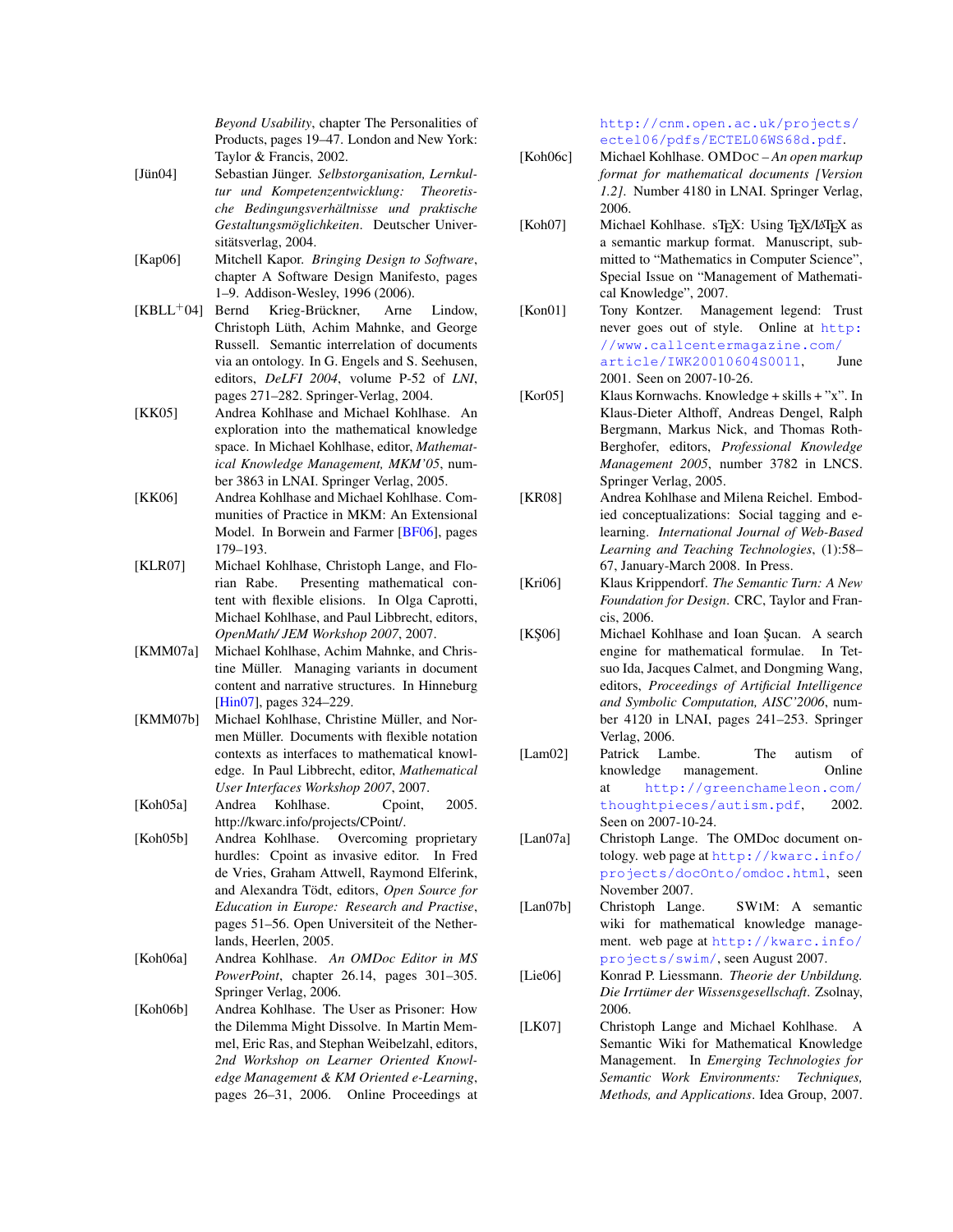To appear.

- <span id="page-22-26"></span>[LMU01] Paul Libbrecht, Erica Melis, and C. Ullrich. Generating Personalized Documents Using a Presentation Planner. In *ED-MEDIA 2001- World Conference on Educational Multimedia, Hypermedia and Telecommunications*, pages 1124–1125, 2001.
- <span id="page-22-21"></span>[Log06] Logosphere: a formal digital library. web page at <http://www.logosphere.org/>, seen November2006a 2006.
- <span id="page-22-24"></span>[LS99] Ora Lassila and Ralph R. Swick. Resource description framework (RDF) model and syntax specification. W3C recommendation, World Wide Web Consortium (W3C), 1999. [http://www.w3.org/TR/1999/](http://www.w3.org/TR/1999/REC-rdf-syntax) [REC-rdf-syntax](http://www.w3.org/TR/1999/REC-rdf-syntax).
- <span id="page-22-15"></span>[LW91] Jean Lave and Etienne Wenger. *Situated Learning: Legitimate Peripheral Participation(Learning in Doing: Social, Cognitive and Computational Perspectives S.)*. Cambridge University Press, 1991.
- <span id="page-22-16"></span>[MAF+03] E. Melis, J. Buedenbender E. Andres, A. Frischauf, G. Goguadse, P. Libbrecht, M. Pollet, and C. Ullrich. Knowledge representation and management in ACTIVEMATH. *International Journal on Artificial Intelligence and Mathematics, Special Issue on Management of Mathematical Knowledge*, 38(1-3):47–64, 2003.
- <span id="page-22-13"></span>[Man01] Lev Manovich. *The Language of New Media*. The MIT Press, 2001.
- <span id="page-22-20"></span>[MBG<sup>+</sup>03] Erica Melis, Jochen Büdenbender, George Goguadze, Paul Libbrecht, and Carsten Ullrich. Knowledge representation and management in activemath. *Annals of Mathematics and Artificial Intelligence*, 38:47–64, 2003. see <http://www.activemath.org>.
- <span id="page-22-12"></span>[MD05] Käte Meyer-Drawe. Anfänge des Lernens. *Zeitschrift fur P ¨ adagogik ¨* , 49. Beiheft, 2005.
- <span id="page-22-29"></span>[MK07] Christine Müller and Michael Kohlhase. panta rhei. In Hinneburg [\[Hin07\]](#page-20-28), pages 318–323.
- <span id="page-22-14"></span>[MM95] Isabel Briggs Myers and Peter B. Myers. *Gifts Differing: Understanding Personlity Type*. Davies-Black Publishing, 1995. First edition in 1980.
- <span id="page-22-23"></span>[MR+07] Peter Murray-Rust et al. Chemical markup language (CML). [http:](http://cml.sourceforge.net/) [//cml.sourceforge.net/](http://cml.sourceforge.net/), seen January 2007.
- <span id="page-22-19"></span>[Mül06a] Normen Müller. OMDoc as a Data Format for VeriFun. In OMDOC *– An open markup format for mathematical documents [Version 1.2]* [\[Koh06c\]](#page-21-1), chapter 26.20, pages 329–332.
- <span id="page-22-28"></span><span id="page-22-27"></span>[Mül06b] Normen Müller. An Ontology-Driven Management of Change. In *Wissens- und Erfahrungsmanagement LWA (Lernen, Wissensentdeckung und Adaptivität) conference proceedings*, 2006. [Mül07] Christine Müller. Towards the identification

and support of scientific communities of practice. In Christine Müller, editor, *JEM Workshop 2007*, 2007.

- <span id="page-22-10"></span>[MV92] Humberto R. Maturana and Francisco J. Varela. *Tree of Knowledge: Biological Roots of Human Understanding*. Shambhala Publications Inc.,U.S., 1992. Originally published in 1984.
- <span id="page-22-22"></span>[MvH04] Deborah L. McGuinness and Frank van Harmelen. OWL web ontology language overview. W3C recommendation, W3C, February 2004. Available at [http://www.w3.org/TR/2004/](http://www.w3.org/TR/2004/REC-owl-features-20040210/) [REC-owl-features-20040210/](http://www.w3.org/TR/2004/REC-owl-features-20040210/).
- <span id="page-22-0"></span>[MW07a] John McCarthy and Peter Wright. *Technology as Experience*. The MIT Press, 2007. Originally published in 2004.
- <span id="page-22-18"></span>[MW07b] Normen Müller and Marc Wagner. Towards Improving Interactive Mathematical Authoring by Ontology-driven Management of Change. In Hinneburg [\[Hin07\]](#page-20-28), pages 289–295.
- <span id="page-22-1"></span>[MW08] Merriam-Webster. Semantics — merriamwebster, 2008. [Online; accessed 7. January 2008].
- <span id="page-22-17"></span>[OLP07] Mit media lab & \$100 laptop. web page at <http://laptop.media.mit.edu>, seen December2007.
- <span id="page-22-2"></span>[Pap96] Seymour Papert. An Exploration in the Space of Mathematics Educations. *International Journal of Computers for Mathematical Learning*, 1(1):95–123, 1996.
- <span id="page-22-11"></span>[PH91] S. Papert and I. Harel. Situating constructionism. In S. Papert and I. Harel, editors, *Constructionism*. Ablex Publishing, 1991.
- <span id="page-22-9"></span>[Pia96] Jean Piaget. *Einfhrung in die genetische Erkenntnistheorie*. suhrkamp, 1996. First edition in 1974.
- <span id="page-22-5"></span>[PRR97] G. Probst, St. Raub, and Kai Romhardt. *Wissen managen*. Gabler Verlag, 4 (2003) edition, 1997.
- <span id="page-22-8"></span>[Rei05] Gabi Reinmann. *Blended Learning in der Lehrerbildung*. Pabst, 2005.
- <span id="page-22-25"></span>[RK08] Florian Rabe and Michael Kohlhase. A webscalable module system for mathematical theories. Manuscript, to be submitted to the Journal of Symbolic Computation, 2008.
- <span id="page-22-7"></span>[Sch97] Heidi Schelhowe. *Das Medium aus der Maschine: zur Metamorphose des Computers*. Campus Verlag, 1997.
- <span id="page-22-6"></span>[Sch07] Heidi Schelhowe. *Technologie, Imagination und Lernen: Grundlagen fur Bildungsprozesse ¨ mit Digitalen Medien*. Waxmann, 2007.
- <span id="page-22-3"></span>[Ses04] Werner Sesink. *In-formation: Die Einbildung des Computers*. Number 3 in Bildung und Technik. LIT Verlag Münster, 2004.
- <span id="page-22-4"></span>[SKMH04] Wolfgang Scholl, Christine König, Bertolt Meyer, and Peter Heisig. The future of knowledge management: An international delphi study. *Journal of Knowledge*